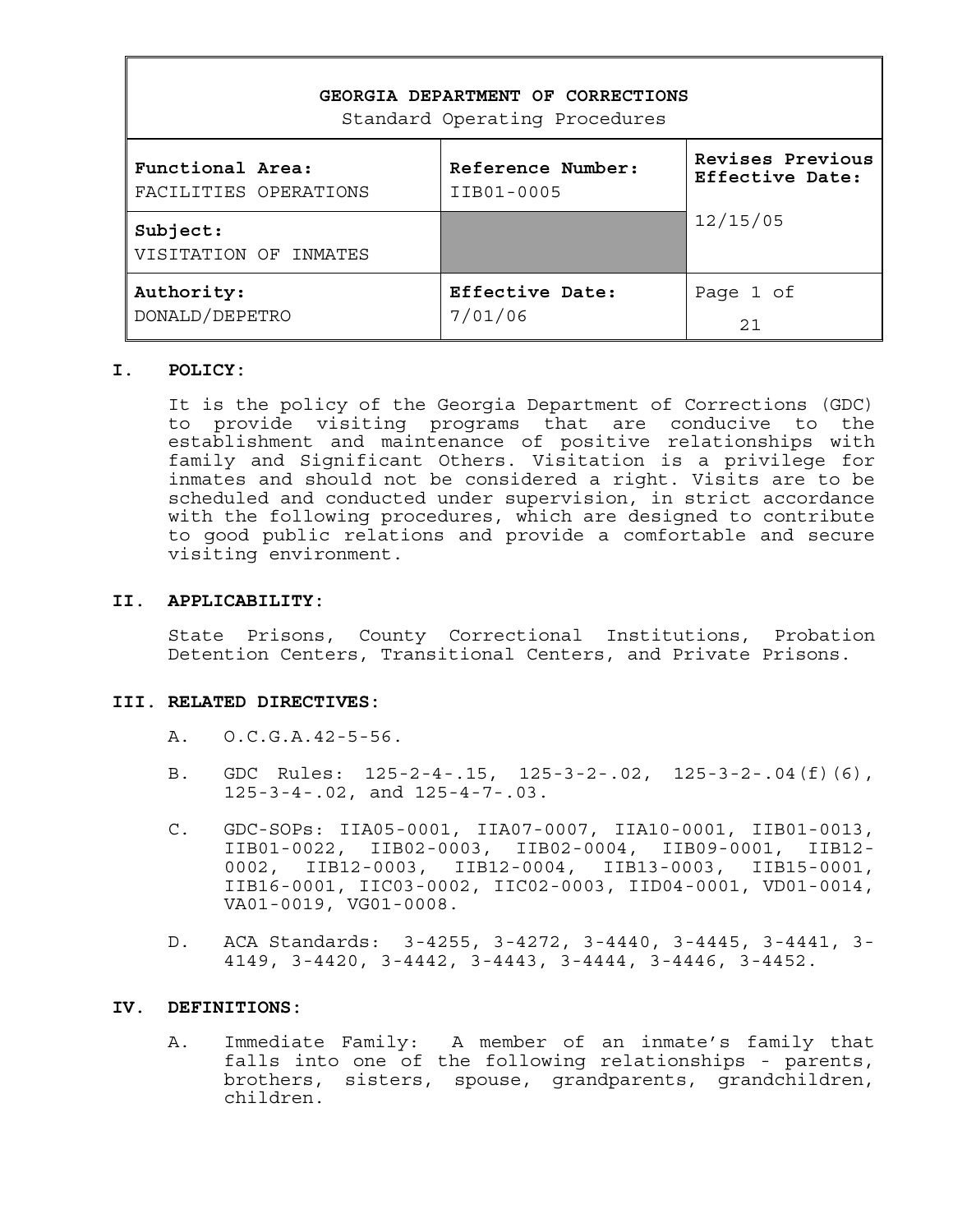- B. Extended Family: A person related to an inmate beyond parent, brother, sister, biological children, grandparents or spouse by marriage. An extended family member would be a step-parent, step-sibling brother-in-law, sister-in-law, uncle, aunt, cousin, half-brother/sister, nephew, niece or step-son/daughter.
- C. Significant Relationship Visitor: A person having a meaningful relationship with the inmate to provide support and encouragement in a rehabilitative capacity. This would include friends, employers, pastors, and other relationships that have the potential for rehabilitative support. An inmate visitation list will be limited to only 2 visitors in this category at any given time.
- D. Next of Kin: For purposes of this SOP, the person designated by the inmate to receive his or her remains or the person designated to make emergency medical decision in the event the inmate is unable to make medical decisions. In the event the inmate fails to so designate, the person reasonably designated by staff.
- E. Designated Beneficiary: The person designated, by the inmate, to receive the inmate's personal property and funds which are left under the custody and control of the Department in the event of the inmate's death.
- F. As used in the Code section, the term sexual offense means a violation of Code Section 16-6-1, relating to the offense of rape; Code Section 16-6-2, relating to the offenses of sodomy and aggravated sodomy; Code Section 16- 6-5.1, relating to the offense of sexual assault against a person in custody; Code Section 16-6-22, relating to the offense of incest; or Code Section 16-6-22.2, relating to the offense of aggravated sexual battery, when the victim was under 18 years of age at the time of the commission of any such offense; or violation of Code Section 16-6-3, relating to the offense of statutory rape; Code Section 16-6-4, relating to the offense of child molestation and aggravated child molestation; or Code section 16-6-5, relating to the offense of enticing a child for indecent purposes, when the victim was under 16 years of age at the time of the commission of any such offense.
- G. Inmate: The word INMATE, as used in this SOP, is meant as a generic term to encompass all inmates and probationers incarcerated at facilities or centers designated in the Applicability section of this SOP.

#### **V. ATTACHMENTS:**

Attachment 1 - Voluntary Consent To Be Searched

Attachment 2 - Inmate Visitors' Register

Attachment 3 - Significant Other Application for Visitation Privilege

Attachment 4 - Inmate Visiting Room Log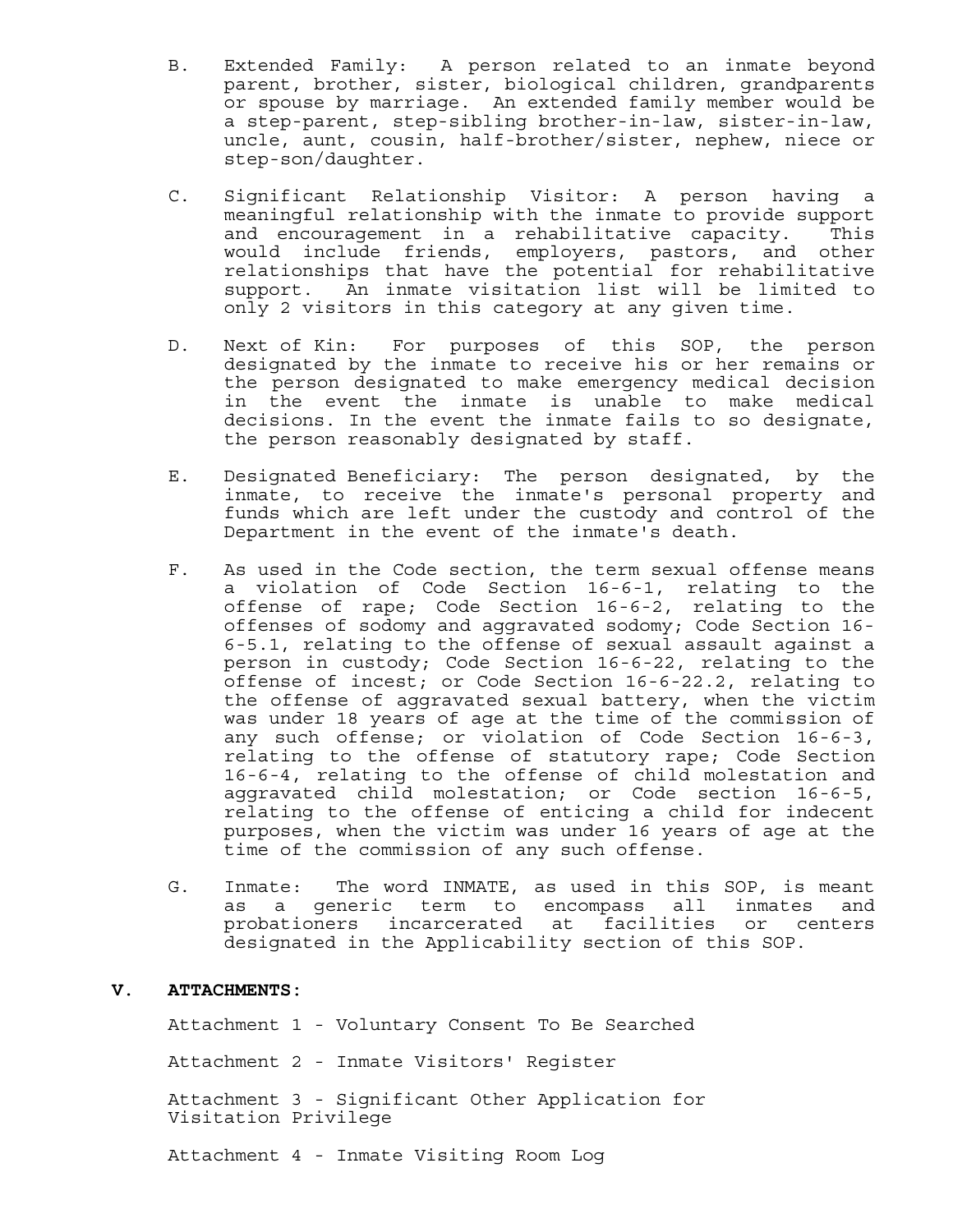Attachment 5 - GCIC/NCIC Consent Form for Visitors of GDC Facilities

#### **VI. PROCEDURE:**

- A. **Diagnostic Inmate Visitation:** Inmates will not be allowed visitation during the diagnostic process. They will provide next of kin emergency contact information only. If the diagnostic process is not complete after 60 days a list of the inmate's immediate family will be completed and reviewed for approval. This list will be used for visitation at the diagnostic facility until the inmate is placed in a permanent assignment.
	- **1.** The Initial Approved Visitation List will be obtained, verified and approved at the first permanent placement facility consistent with the method provided for in the policy. This task will not be a part of the diagnostic process.
- B. **Visitation Area:** The facility shall maintain a visiting area where general population inmates may have contact visitation with their authorized visitors. Toilet facilities shall be provided for visitors in or adjacent to the visiting area. Each facility shall designate an area to allow for breast-feeding of babies. Videotaping of the visitation area is permitted as an added measure to ensure the safety, security and integrity of security operations during visitation periods. The videotapes for visitation should be reviewed by the Deputy Warden of Security/Assistant Superintendent or Chief of Security by the end of the first business day following the visitation period. The Warden/Superintendent will be notified immediately if anything unusual or outside the parameters of this standard operating procedure or any applicable standard operating procedures has occurred. If an investigation results from violations observed on the videotape, then the videotape will not be reused until complete resolution of the investigation. Any videotapes that have been reviewed and do not reveal any unusual circumstances or security value may be reused after a period of sixty days.

#### C. **Visiting Schedule:**

- 1. A minimum of SIX (6) hours shall be allotted each day for visitation periods on Saturdays, Sundays and holidays.
	- a. State facilities will observe days proclaimed by the Governor of Georgia as legal state holidays.
	- b. County institutions will observe legal holidays that are recognized by their local governing authority.
	- c. Private Prisons will observe days proclaimed by the Governor of Georgia as legal state holidays.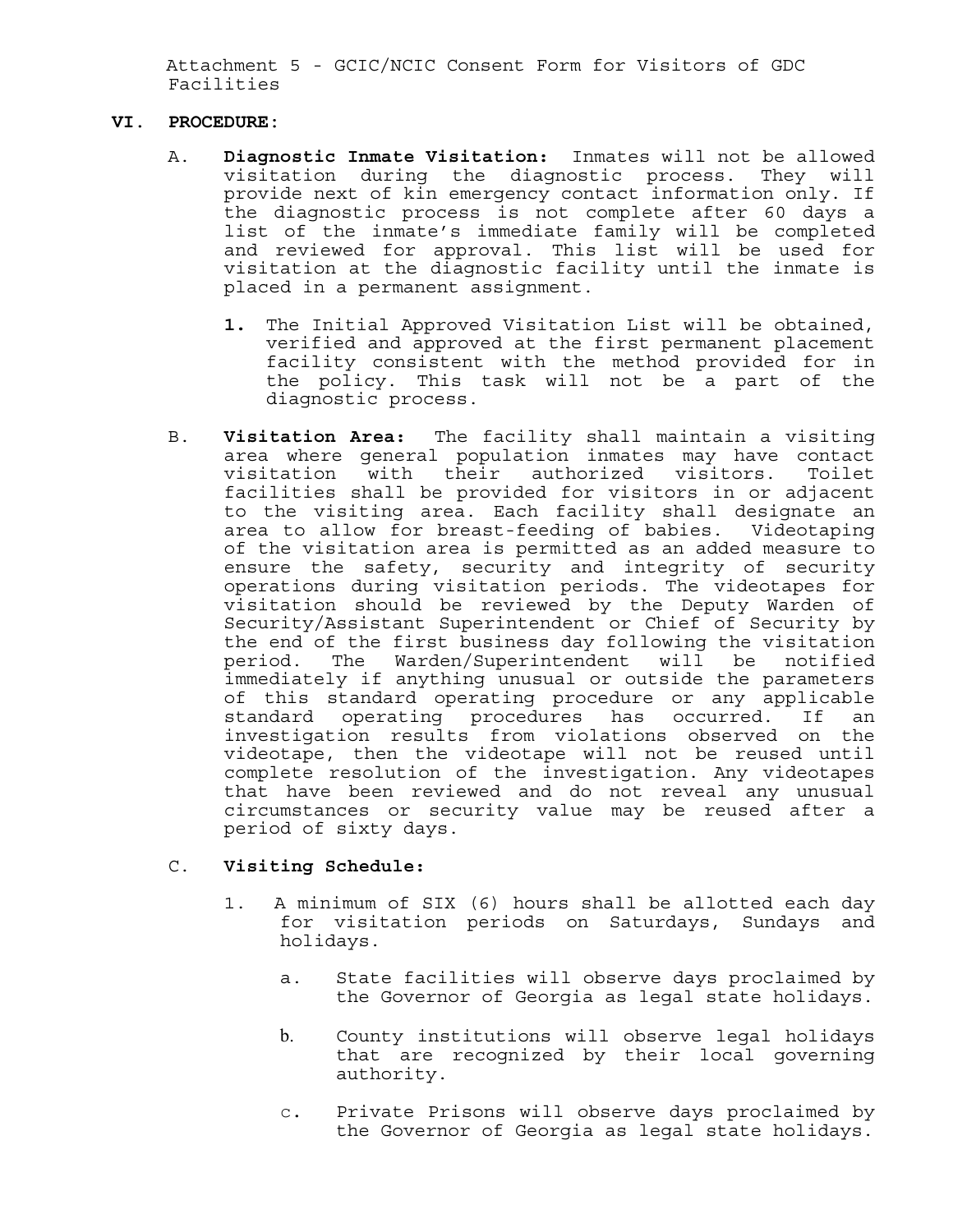- 2. A Warden or Superintendent may request that the Field Operations Manager or his/her designee authorize modifications of the visiting days and/or hours for his/her facility if justified by special circumstances (i.e. small inmate population, low or high usage of privileges, infirm inmates, etc). If an exception is approved in writing, the Warden or Superintendent shall assure that all inmates are informed and that they so advise their potential visitors.
	- 3. Normally, there will be no restrictions placed on the length of visits during the facility's established visitation periods. However:
		- a. In order to have the inmate in the visitation area during the mid-day count, visitors must arrive at the facility one (1) hour prior to the time that is designated by the Warden as the mid-day count. The mid-day count time shall be posted in all living areas and in the visitation room. All inmates shall be advised of this condition in writing as well as advised when the facility orientation is conducted for new inmates.
		- b. The shift supervisor has the authority to adjust the length of visitation times allotted to individual inmates, or to terminate visits, during times of overcrowding.
		- c. The shift supervisor may also terminate individual visits because of improper conduct or failure to abide by regulations. An Incident Report shall be completed documenting the reason(s) for the termination of the visit.
		- d. If an inmate has more than one visitor on a given day, individual visitors may be limited to a time of less than four (4) hours.
		- e. If overcrowding requires the termination of visits, inmates who had their visits begun first will normally be the first to have their visits terminated. However, such factors as relationships, frequency of visits, distance traveled, etc. will be taken into consideration.
- 4. Each inmate may receive the same visitor(s) during all visiting periods, providing there is sufficient time and space. However, if time and space do not allow adequate visitation for all inmates, individual visitors may be restricted to only one visitation period per weekend or weekend/holiday combination.
- 5. Special visits may be approved on an individual basis by the Warden or Superintendent or his/her designee. Under normal circumstances special visits require a minimum of forty-eight (48) hours advance notice but the Warden or Superintendent may deviate from this requirement due to the urgency and/or time sensitive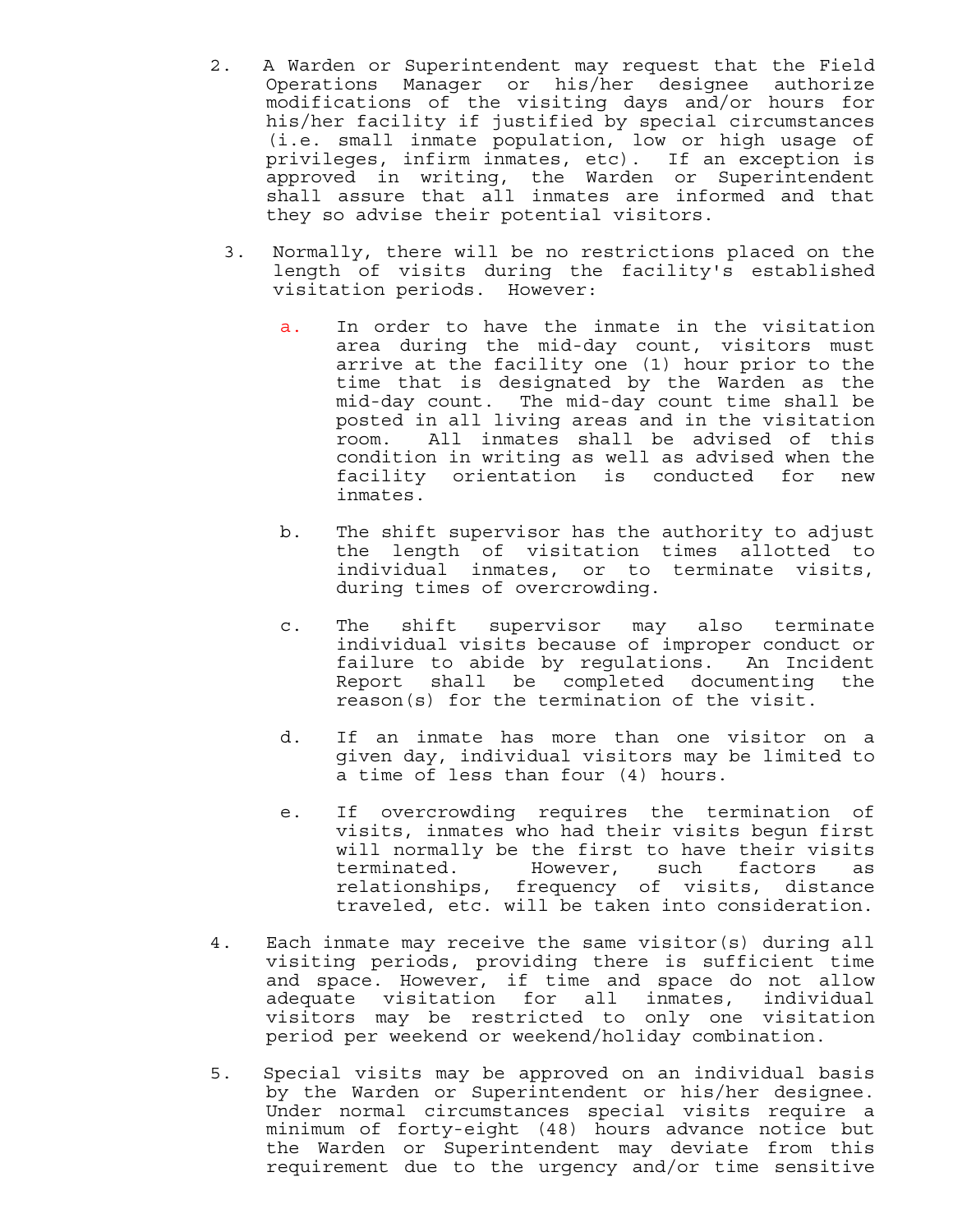nature of the special visit request. Inmates who have documented protective custody needs may be required to visit at times when other potentially threatening inmates are not in the visitation area. The Warden/Superintendent may take into consideration the inmate's institutional conduct when making the decision to approve or disapprove that visit. Other considerations for special visits may be when a family member lives far away, family members in the military on personal leave, a person that brings a family member because the family member is unable to drive, significant other, child advocacy groups bringing children, clergy, change in family that relatives want to inform the inmate of, i.e. death, birth, marriage, extreme illness, incentive award programs may be developed to earn special visits. Special visits may be utilized for offender's immediate family that have recently been discharged from prison or are on probation or parole. Special visits will be limited to no more than two (2) visitors at any one time. Special visits will be reviewed on a case by case basis by the Warden or his/her designee. If the special visit is disapproved, a detailed explanation must be written on the request form stating the reason for disapproval and shall be clearly documented in the "Contacts" section of the Department's offender data management system.

6. Special Visits for "Sleepers" at Catchment Site Hospitals will be considered and scheduled on a caseby-case basis by the Warden at the Catchment Site. This visit is to be only for immediate family members indicated on the Visitation List and only after the attending physician has determined that the inmate is in the last hours/days of life and recommends that the inmate receive the visit. Family members will communicate with the Catchment Facility Warden or designee to finalize a plan/schedule for the visit.

#### **D. Authorized Visitors:**

**Note: As part of the process for authorizing a visitor, the Appointing Authority may require a prospective visitor to sign Attachment 5 (GCIC/NCIC Consent form for Visitors of GDC Facilities), authorizing the release of driver and criminal history information to the Georgia Department of Corrections. This information may serve to assist in determining the approval or disapproval of a prospective visitor to a GDC Facility. This process may be used at the discretion of the Appointing Authority.** 

1. The number of visitors on an inmate's approved visitor list is limited to twelve. Appropriate GDC staff, i.e., counselors, will enter the necessary information into the "Contacts" section of the Department's offender data management system. All of the data fields must be competed, and when a visitor is "approved" for visitation, then the appropriate box in the "Contacts" section must be checked. When an inmate is transferred to another facility, his previously approved visitation shall be honored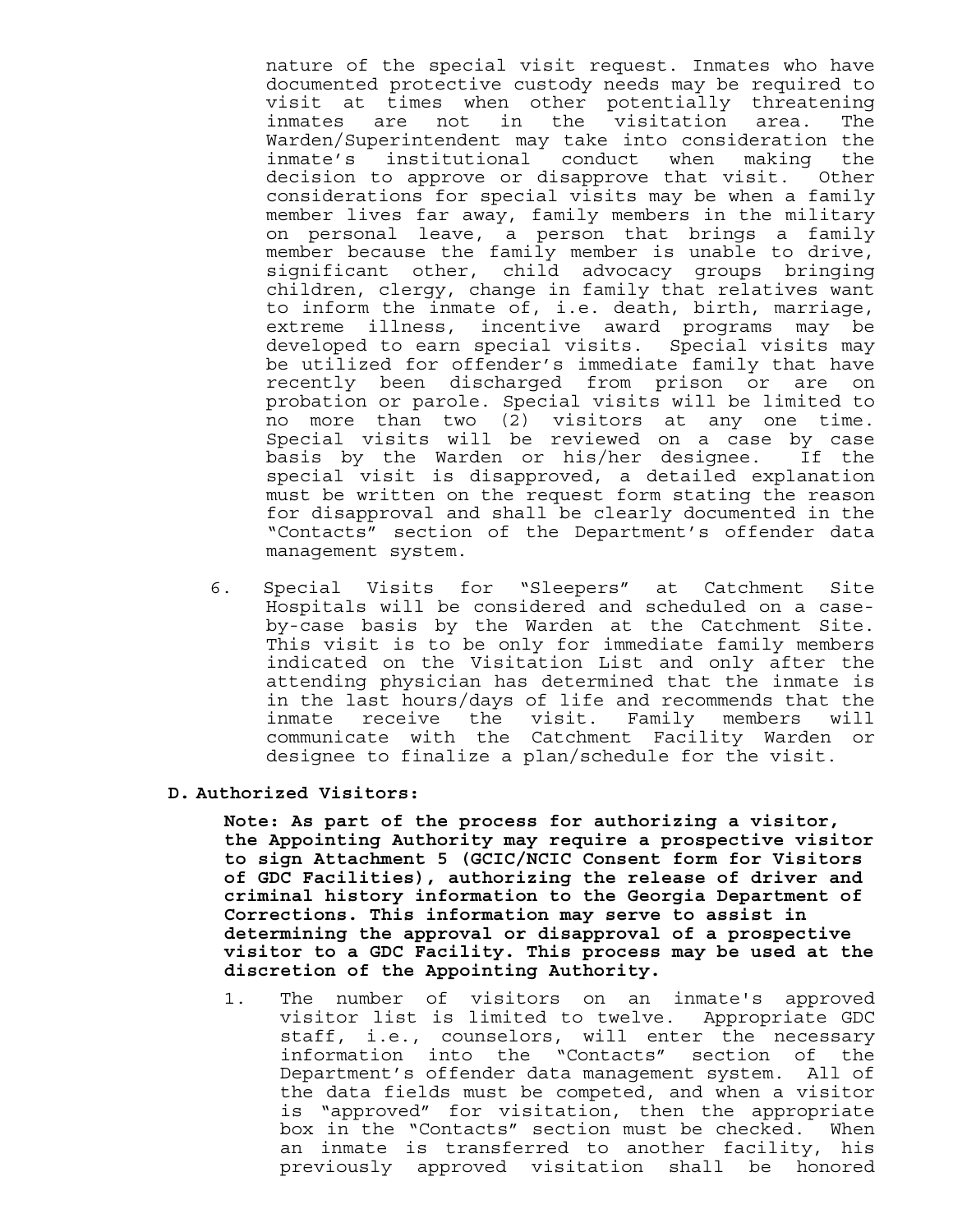unless extenuating circumstances come to light that would threaten the security and orderly operating of the receiving facility. If the determination is made to remove a visitor from the visitors list, the Warden/Superintendent or his/her designee will immediately contact the visitor and notify them of the decision and the reason for their removal from the inmate's approved visiting list. The disapproval reason shall be clearly documented on the inmate's visitation request form as well as in the "Contacts" section of the Department's offender data management system. Inmates having large families will be considered on an individual basis. Persons who are not immediate family members and yet would like to be on the approved list should make this known to the inmate who may make the request to the Warden or Superintendent. All visitors are subject to approval or disapproval by the Warden or Superintendent of the facility or his/her designee. All visitors, regardless of age, shall be approved and listed on the inmate's visiting list. The only exception will be special visit is approved in advance by the Warden/designee. Categories of visitors may include the following:

- a. Members of an inmate's immediate family, (parents, brothers, sisters, spouse, grandparents, grandchildren, and children) upon request and after verification, may be placed on the inmate's approved visitor list.
- b. Significant Relationship Visitors may also be included on the approved visitor list. These visitors may be defined in two (2) basic categories: pre-incarceration relationships and relationships formed after incarceration began, including friends and employers; or other relationships which have the potential for rehabilitative capabilities. The Significant Relationship Visitor must complete and submit<br>the "Significant Relationship Visitor the "Significant Relationship Visitor Application for Visitation Privilege," Attachment 3. Facility staff will review and approve or disapprove these applications. The term Significant Relationship does NOT imply automatic approval for visitation from romantic involvement. Rehabilitative potential must still be established. See definition on page one of this SOP. If a significant other request is disapproved, by the Warden/Superintendent or designee then the disapproval reason must be written on the significant other application and entered into the "Contacts" section of the Department's offender data management system.
- 2. Inmates, ex-inmates, probationers, and parolees require the approval of the Warden or Superintendent prior to being placed on the approved visitor list. Prior offenders must have clear GCIC reports for one year since release from prison or since being placed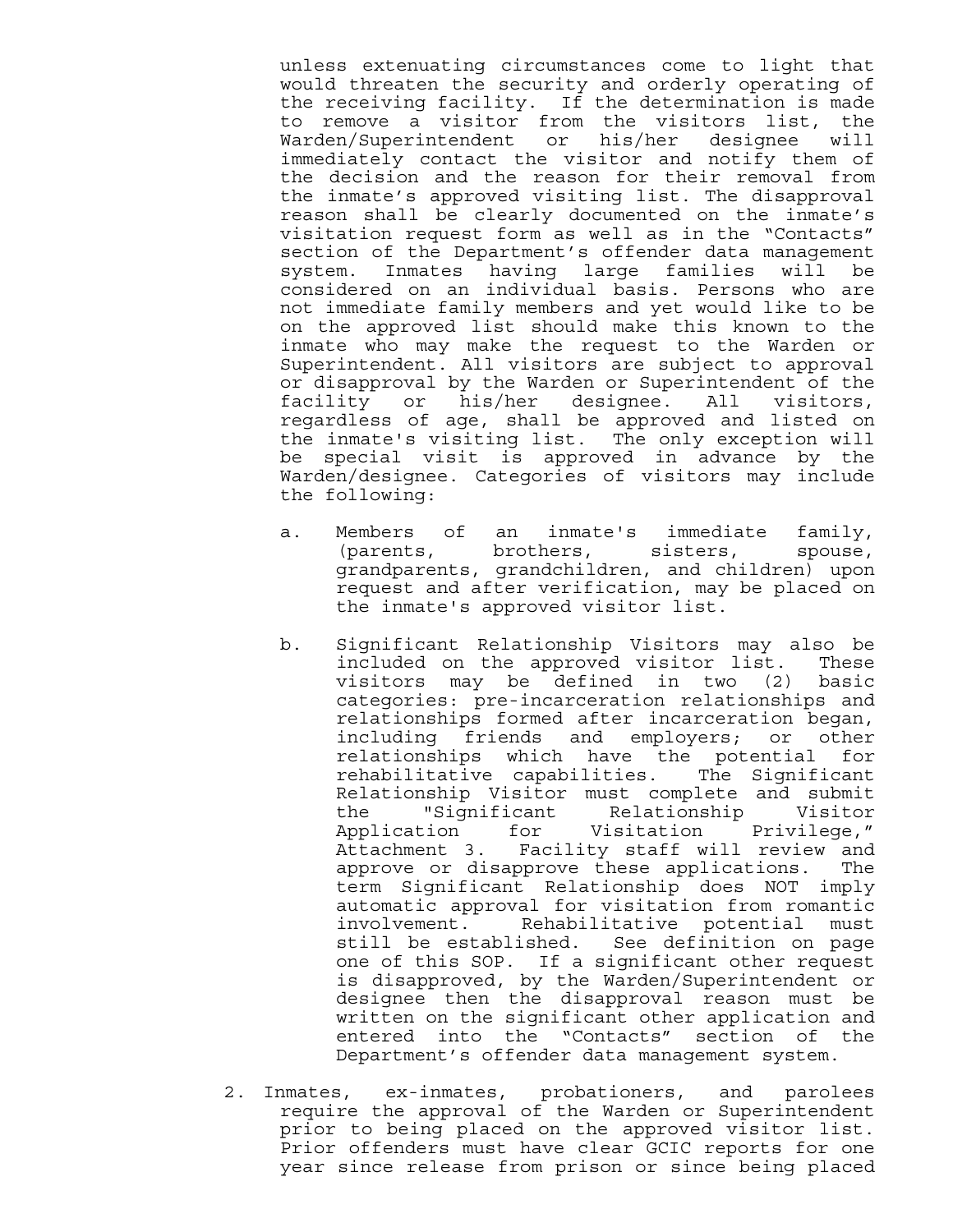on probation or parole. If an individual is disapproved, then the reason must be clearly written on the visitation list and shall also be entered as a note under the "Contacts" section in the Department's offender data management system.

- 3. After a person's name has been placed on the approved list, prior approval is not necessary on regular visiting days. Visitors under the age of sixteen must be accompanied by an adult on the visiting list.
- 4. One inmate's visitors will not be allowed to visit with another inmate or his/her visitors.
- 5. Any inmate with a current or prior conviction for any sexual offense as defined in the Definition Section The of the SOP shall not be allowed visitation with any person under the age 18 years unless such person is the spouse, son, daughter, brother, sister, grandson, or granddaughter of the inmate and such person is not the victim of a sexual offense for which the inmate was convicted. If visitation with a minor is restricted by court order, permission for special visitation with the minor may be granted only by the court issuing such order.
- 6. Counselors will review all inmate administrative files to ensure compliance with section VI.C.5 of this SOP and make necessary corrections to the identified inmate(s) visiting list(s). The review will be documented on the Performance Recording Sheet of the administrative file.
- E. **Visitor List Change:** An inmate may request to add or delete a name on his/her visitor list by contacting his/ her counselor and providing the necessary information. The counselor will forward this request to the Warden or Superintendent or his/her designee who will be the authorizing agent for such changes. Visitor lists may only be changed when the inmate arrives at his/her first permanent facility or during the months of May and November. An inmate may not change his/her visitation list in less than six (6) months time. The results of these requested revisions shall be completed and forwarded back to the inmate within fourteen (14) working days from the date of the requested. Address changes for visitors shall not be subject to the six (6) month review criteria and shall be done when the inmate supplies that information. During the six (6) month review the Counselor will verify and/or change the Designated Beneficiary and Next of Kin are listed in the comments field of the "Contacts" section in the Department's offender data management system. The words Beneficiary and Next of Kin shall be completely spelled out in the comments field and shall not be abbreviated. The inmate may request to change these designations at any time. Once all approvals and signatures have been obtained, the handwritten visitation list that is submitted by the inmate shall be forwarded to the facility file room and maintained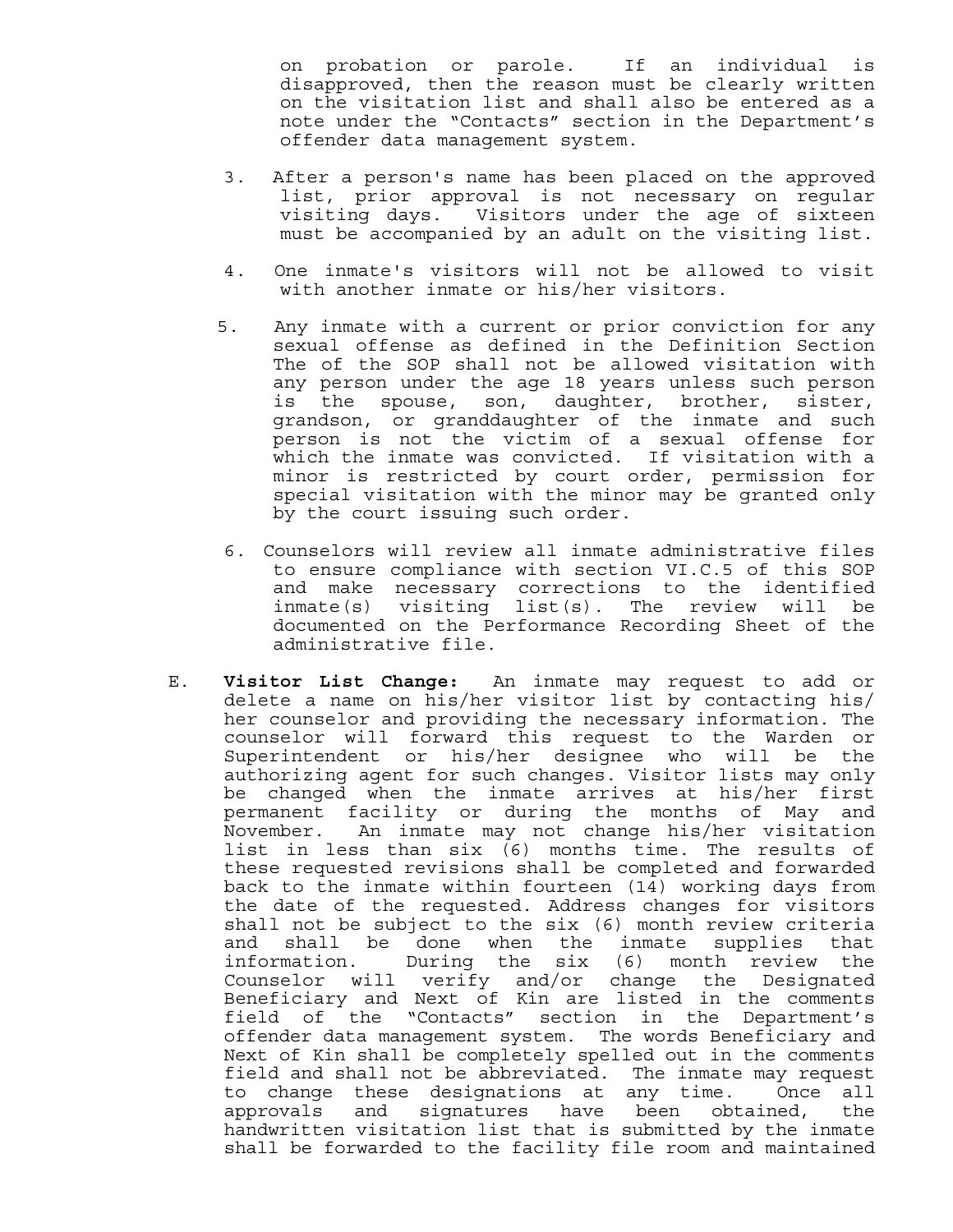in the inmate's administrative facility file. There is no need for computer generated visitation list copies to be placed in the file.

#### F. **Notification of Loss of Visitation Privilege**:

- 1. The loss of visitation privileges shall be entered as a case note in the inmate's electronic file using the Department's offender data management system.
- 2. The facility shall notify any authorized visitor and the inmate when his/her name has been removed from an authorized visitor list and give reason thereof.
	- a. The Warden or designee will be responsible for notifying the visitor, in writing, of their removal from the authorized visitor list. The notification shall include the reason for and length of the removal.
	- b. A copy of the visitor notification shall be:
		- 1) forwarded to the inmate and
		- 2) placed in the inmate's facility administrative file.
- 3. When an inmate has lost visitation privileges for any reason a person on his/her authorized visitor list may be notified by the inmate on a form letter provided by the facility so that potential visitors may avoid the inconvenience and frustrations associated with an unproductive trip.
	- a. Such form letters shall be provided to the inmate at the conclusion of the disciplinary hearing.
	- b. Postage on this form letter will be provided by the inmate unless he or she is indigent.
	- c. If the United States Mail would not reach the family in time to prevent an unnecessary trip, the inmate may request that notification occur by collect call. Postal notice will also be given.
- G. **Visitor Identification:** Visitors are required to present positive identification prior to their admission for visiting.
	- 1. A driver's license with picture, a picture identification card issued by the Department of Public Safety, or other acceptable photographic identification card will be required of visitors age sixteen and over.
	- 2. A temporary driver's license issued by the Department of Public Safety will be acceptable when accompanied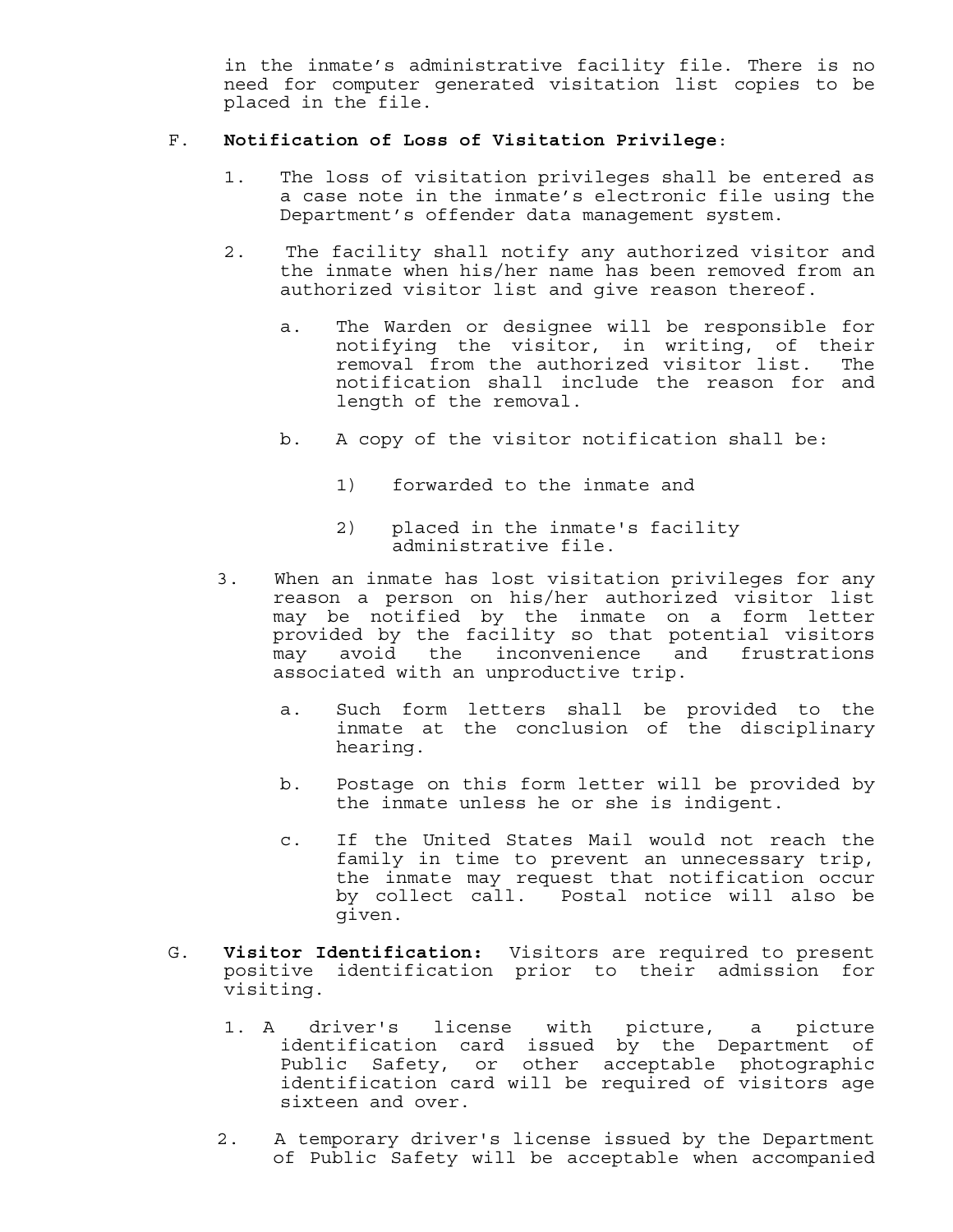by some other form of appropriate picture identification.

3. I.D.'s will be maintained in a secure area outside the actual visitation area and will be returned at the conclusion of the visit.

#### H. **Attorneys:**

- 1. For the purpose of visitation, the term attorney includes an inmate's attorney of record or any other attorney licensed to practice in State or United States Courts, Court of Appeals, or the Supreme Courts with whom the inmate has or is attempting to establish an attorney-client relationship. (GDC Rule 125-3-4-.07 and SOP IIA14-0001)
	- a. An attorney must produce an active State Bar Card and a driver's license or an acceptable photograph identification card.
	- b. Attorneys shall be permitted to visit their clients at the facility during prescribed visiting periods with prior approval.
	- c. In addition, reasonable flexibility shall be exercised in permitting attorneys, by prior appointment, to visit with their clients during normal business hours.
	- d. Inmates shall be instructed to advise their attorneys that appointments are required to visit except in bona fide emergencies.
	- e. Appointments must be made through the Warden's or Superintendent's Office twenty-four hours in advance.
	- f. Surveillance and general supervision during the visit shall be maintained by correctional staff. The correctional staff member shall be positioned so as to permit the attorney and client to converse privately and maintain the privileged nature of their relationship.
	- g. No special provisions will be made for attorneys during normal visiting hours.
- 2. By prior arrangements with the Warden or Superintendent or his/her designee, the inmate may be visited by a paralegal, investigator or law assistant employed by an attorney.
	- a. Before allowing such a visit, the Warden or Superintendent or his/her designee shall require the attorney to contact the Warden or Superintendent or his/her designee and identify the person desired to be sent in the attorney's stead.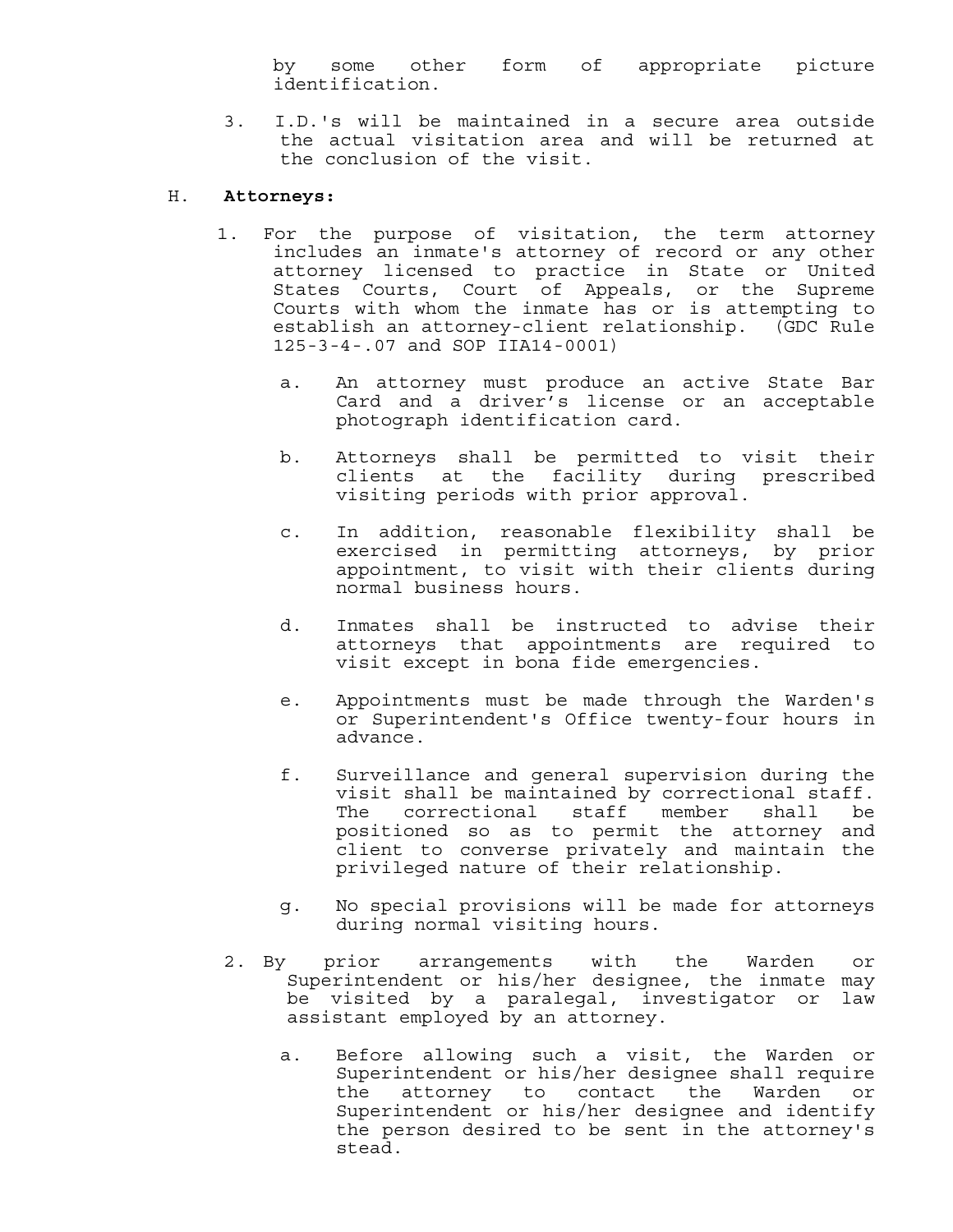- b. At each visit the Warden or Superintendent or his/her designee will require the presentation of a letter, dated no later than one week prior to presentation, signed by the attorney and identifying the holder and the inmate to be visited. This letter should be placed in the inmate's file.
- c. The Warden or Superintendent or his/her designee may refuse permission for these visits for cause. Cause may include misrepresentation made by the attorney, paralegal or investigator concerning the visits, as well as, the existence of facts, which give the Warden or Superintendent or his/her designee reason to believe the visit would pose a threat to facility security.

#### I. **Other Visitors and Facility Tours:**

- 1. The Warden or Superintendent or his/her designee, at his/her discretion and in consideration of the purpose and the effects of the visit on the facility, may authorize individuals or groups such as representatives of civic groups, church committees, students or rehabilitative groups to visit the facility. Prior to any such visit the Warden or Superintendent or his/her designee will establish procedures necessary to govern the visit, safeguard the visitors and provide for security of the facility. Tour group members must be at least twelve (12) years of age unless prior approval has been obtained from the Field Operations Manager or higher authority.
- 2. The Commissioner or his/her designee, at his/her discretion and in consideration of the purpose and effects on the facility, may authorize the media to visit the facility. Prior to any such visit the Warden or Superintendent or his/her designee will establish the procedures necessary to govern the visit, safeguard the visitors and provide for security of the facility.

#### J. **Searches of Visitors:**

1. All visitors are subject to a preliminary search of their person by electronic surveillance instruments (metal detectors, etc.). All items brought into the facility by a visitor will be searched. Where there is reasonable suspicion to conduct a more thorough search, the visit will not be permitted without consent from the visitor for this search, and then only after completion of the search. In all cases, reasonable suspicion must be based on facts that can be clearly articulated. It cannot be based on feelings or subjective impressions alone.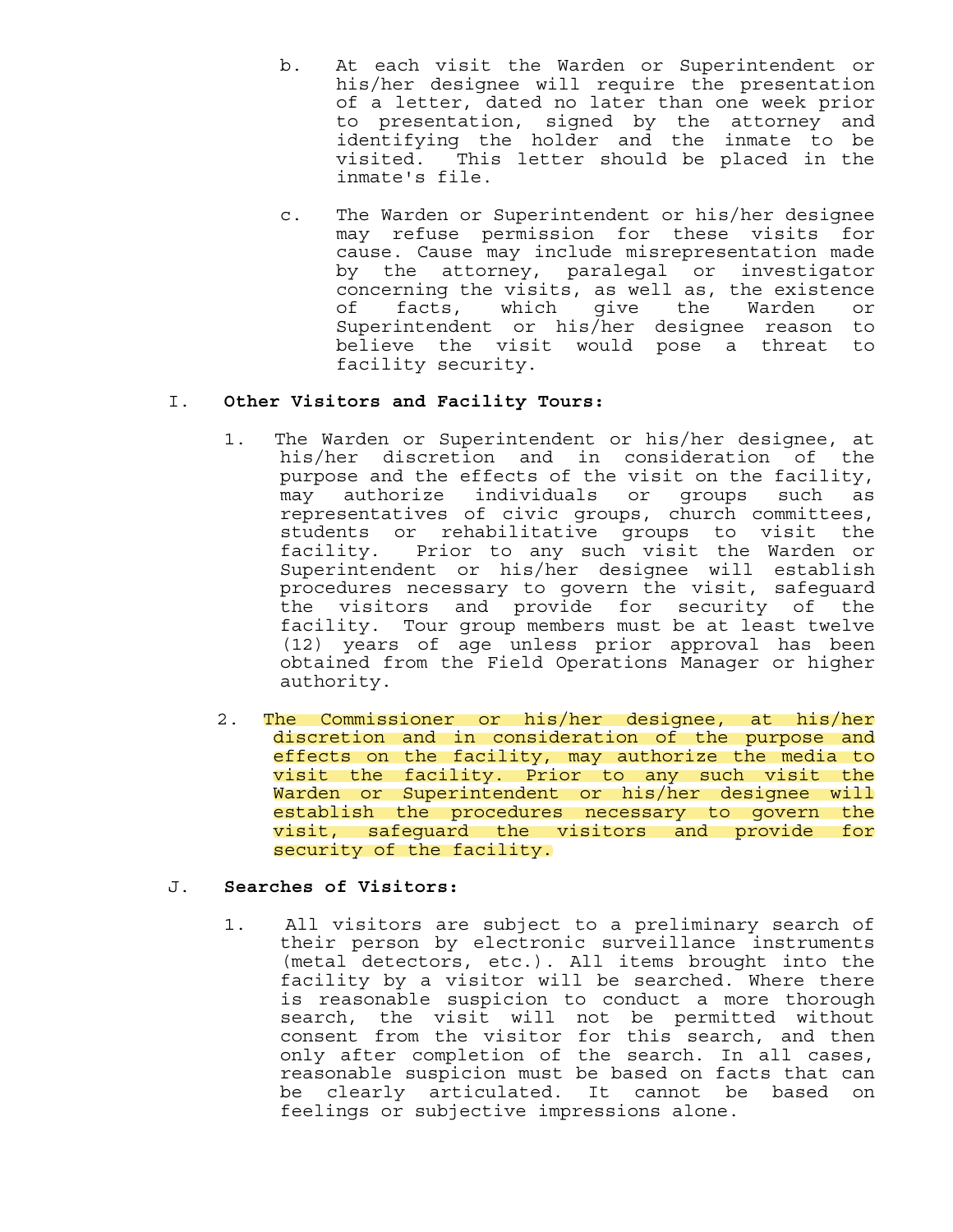- 2. The Voluntary Consent to be Searched form (Attachment 1) will be used by correctional staff in each instance where the search of a civilian is necessary. This applies to "pat-down" searches as well as more thorough strip searches. Body cavity or invasive body searches are prohibited.
	- a. Searches of visitors age 16 or younger will be conducted in the presence of the accompanying adult. In the instance of a strip search of small children, the accompanying adult may assist the child with the removal of any clothing necessary.
- 3. Visiting room officers must be aware that when there is reasonable suspicion to search a visitor's person or vehicle, the visitor's permission or a search warrant, must be obtained prior to the search.
- 4. Before conducting any strip search, correctional staff shall obtain approval from the Warden or Superintendent or his/her designee. Any time a visitor is strip-searched it will be thoroughly documented in an Incident Report and forwarded through established channels for review.
- 5. Visitors will be strip searched only with reasonable suspicion that they are attempting to introduce illegal drugs or other dangerous contraband into the facility.
	- a. The circumstances for reasonable suspicion for drug related strip searches of inmate visitors are as follows:
		- 1) They are visiting inmates who are currently convicted of drug related offenses.
		- 2) They are visiting inmates currently under suspicion of consuming illegal drugs.
		- 3) They are visiting inmates currently under suspicion of dealing in drugs.
		- 4) Informant information indicates that the visitors are attempting to introduce drugs into the facilities.
		- 5) They themselves have been convicted of a drug related offense or are suspected of consuming or distributing illegal drugs.
	- b. The circumstances for reasonable suspicion for strip searches related to other contraband are as follows:
		- 1) Failure to clear electronic surveillance instruments.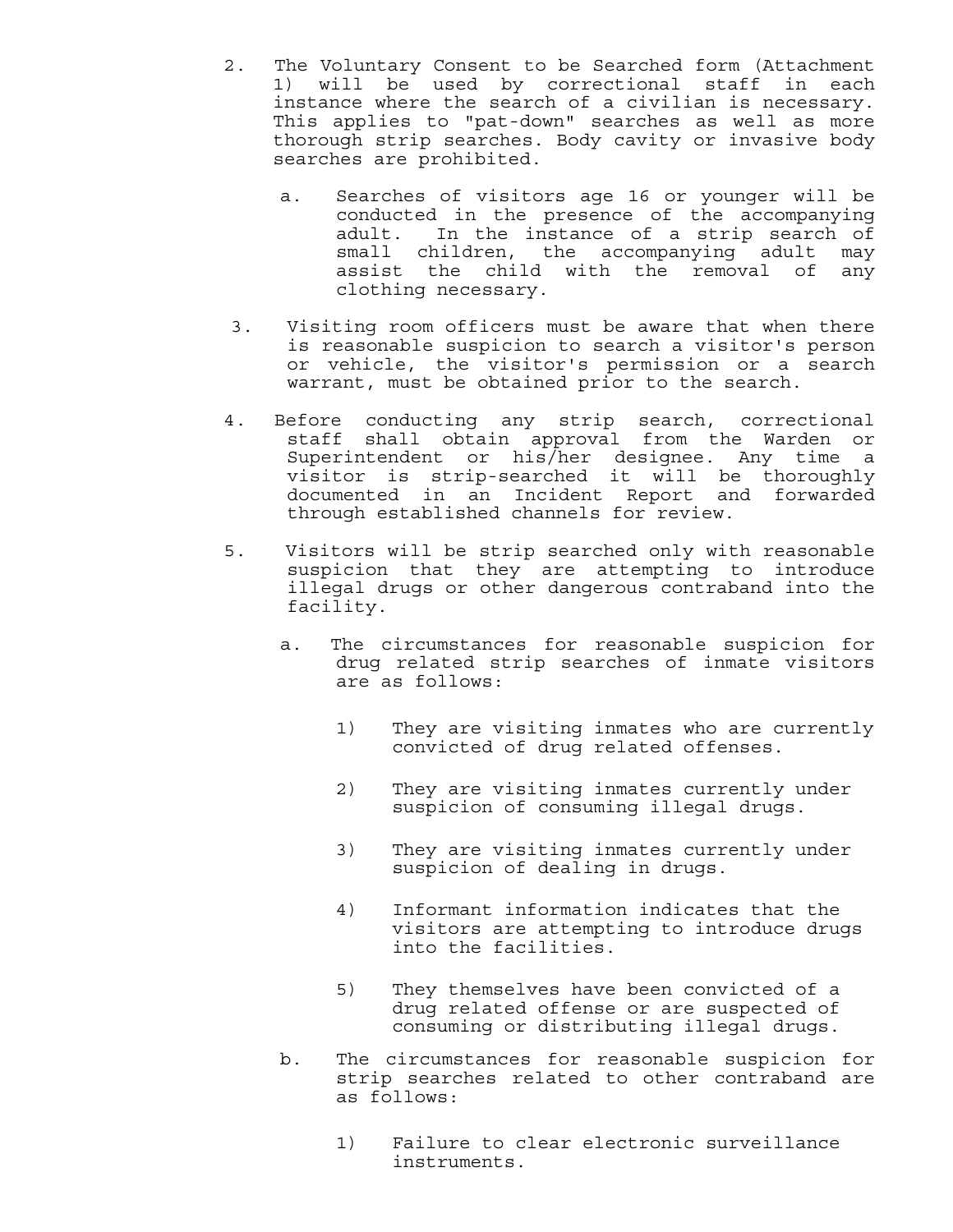- 2) Informant information indicates certain visitors are attempting to introduce dangerous contraband.
- 6. Strip searches will be conducted by staff of the same sex as the visitor being searched. During a strip search of a visitor two staff members of the same sex as the visitor should be present, one to perform the search and another to act as a witness. If after completion of the strip search, reasonable suspicion exists that contraband is present, the visit will be denied and the visitor's name may be removed from the inmate's approved visitor list.
- 7. If a person refuses to be searched, an incident report will be completed and this could be cause for removal from the inmate's approved visitor list.
- 8. If an individual refuses to be searched, exits the immediate area, returns, and then agrees to be searched, that person will not be permitted to visit. An incident report will be completed by the appropriate staff member giving all available information pertaining to the incident.
- 9. The introduction, or attempted introduction, of contraband items will be handled in strict compliance with State guidelines and the law.

#### K. **Special Visitation Requirements:**

- 1. Protective custody and administrative segregation inmates shall in general have the same rights to visitation as general population inmates unless this is not feasible. Non-feasibility must be documented. An example would include inmates with documented assaultive and destructive behavior.
- 2. Visitation of inmates under medical care will be governed by good medical practices and procedures.
- 3. Special visits will be limited to no more than two (2) visitors at any one time. Special visits will be reviewed on a case-by-case basis by the Warden or his/her designee.

#### L. **Reporting for Visits:**

- 1. Inmates.
	- a. Inmates must have their I.D. card in their possession and report to the Visiting Room officer after their visit has been announced. Inmates will be positively identified and are subject to a personal search of their body and personal effects when entering and leaving the visiting area. The Visiting Room Officer will make an entry on the "Inmate Visiting Room Log," Attachment 4, when the inmate enters. The Visiting Room Officer will take the inmate's ID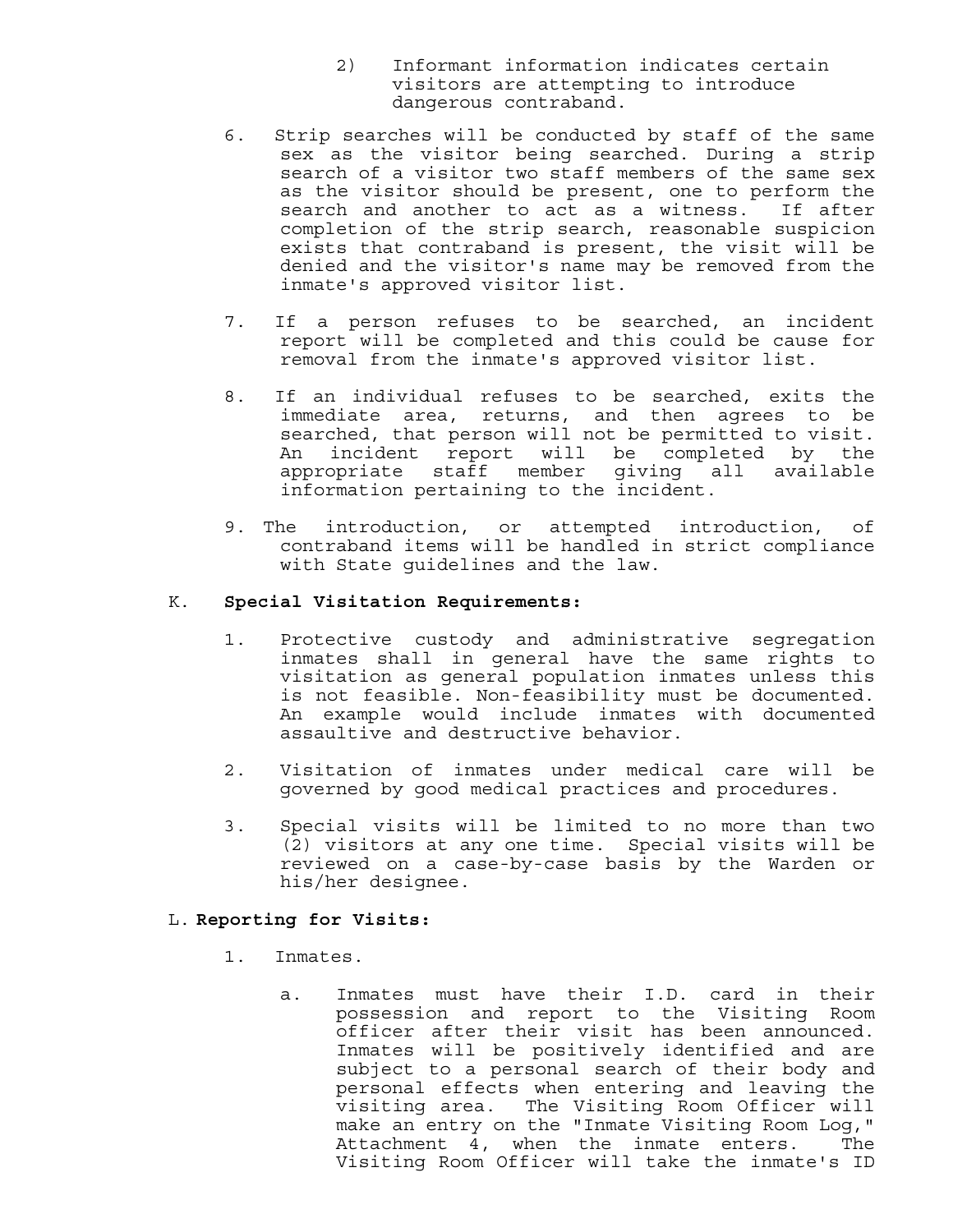card upon entry to the visitation area, and return it upon the inmate's departure.

- b. Inmates will be clean and neat, have their hair neatly trimmed and male inmates will be clean shaven according to facility procedure. Shaving cards must be produced if a medical reason is given for not shaving.
- c. Inmates will be allowed to wear a religious medal on a necklace, and a wedding band/ring into the visiting room. Necklaces with no religious pendant are contraband per SOP IIB06- 0001, "Inmate Property Standards." The officer admitting the inmate will make the appropriate notation on the Inmate Visitation Log as to what the inmate had on when he arrived and will check to insure that the inmate is not taking anything out of the visiting room when he leaves. No watches will be permitted to enter or leave the visitation area on the person of an inmate.
- d. Inmates will be properly dressed in their uniform. Inmates shall be permitted to wear soft shoes provided that they have a valid soft shoe profile pass that has been approved by the medical section. Their coat/jacket will not be taken or worn to the visitation area. They may possess the following:
	- 1) One plastic comb.
	- 2) One handkerchief.
	- 3) One necklace with religious medallion/pendant.
	- 4) One wedding band/ring.
- 2. Visitors.
	- a. ALL VISITORS will be required to sign in and out on an Inmate Visitors Register (Attachment 2). Any small child incapable of signing in will be signed in by the adult visitor who is responsible for the child. The register shall be dated and countersigned by the correctional officer in charge and subsequently shall be maintained on file at the facility.
	- b. Each page of the visitors register shall reflect the statement contained in GDC Rule 125-3-4-.06- (3). In addition, the statement contained in this rule will be posted on a sign in a visible area at the entrance of the facility for all visitors to read.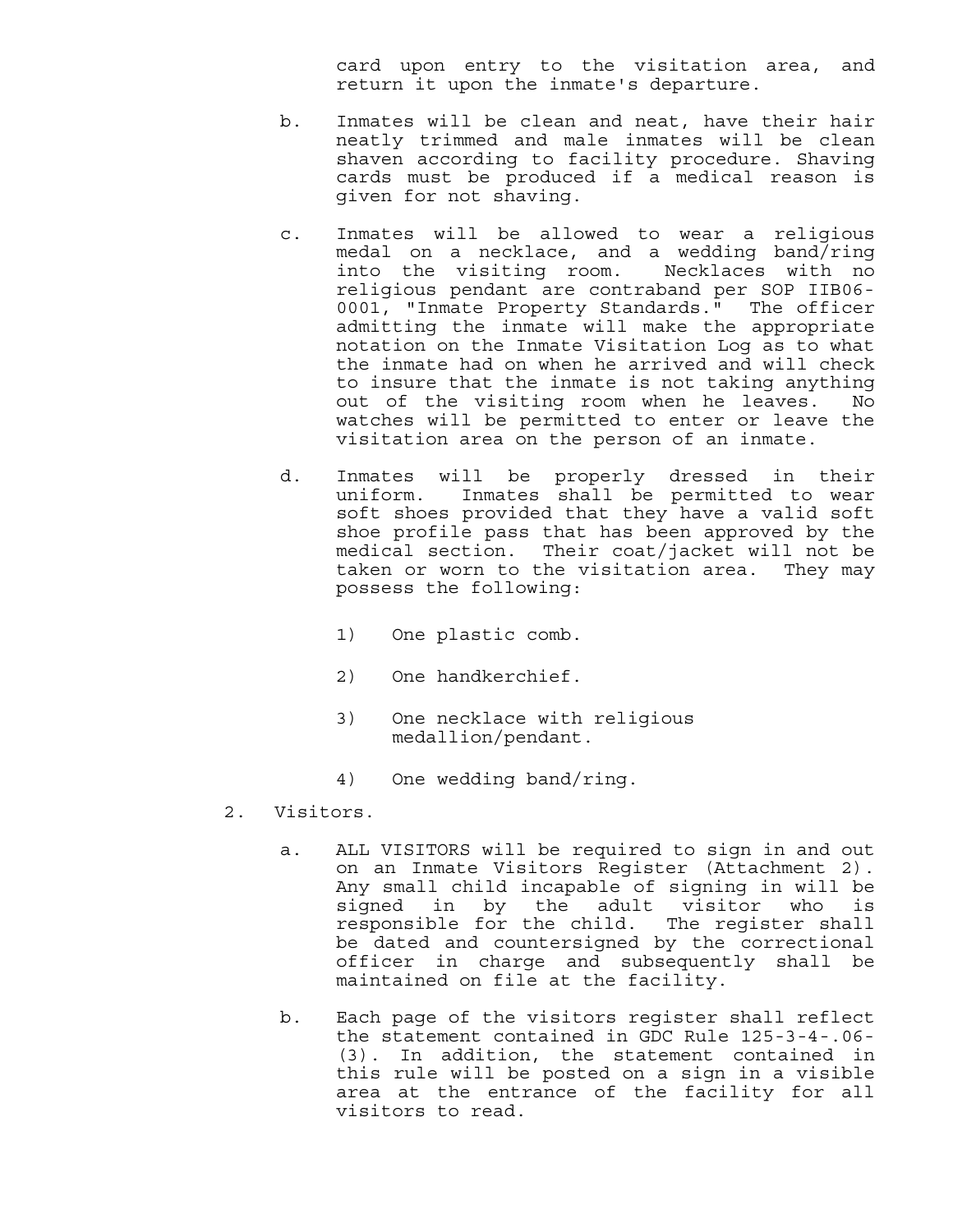- c. Visitors can only bring into the facility items identified by the facility (i.e., identification card, car keys).
	- 1) No food or drink will be brought into the facility from the outside. Visitors will be allowed to bring a maximum of twenty dollars (\$20.00) in coins to be used for the vending machines.
	- 2) Funds from visitors will be accepted only through the mail.
	- 3) Musical instruments, radios, pets, cameras, or tape recorders will not be allowed in the visiting area.
- d. Mothers shall be allowed to breast-feed in an area designated by the facility.
- 3. Inmates and visitors will be logged out as they depart the visitation area.

#### M. **Supervision of Visits:**

- 1. Visiting Room officers will supervise visits to insure strict compliance with all applicable regulations and procedures. This supervision shall include monitoring with a camcorder or closed circuit television system.
- 2. Specific areas of the facility are designated for visitation. Inmates and their visitors are required to remain in the area to which they are assigned. Any violation of these parameters may result in the immediate termination of the visit.
- 3. During visitation, the Visiting Room Officer will maintain an accurate accountability of all inmates and visitors present. Inmates will be accounted for prior to their visitor's departure.
- N. **Parenting Program:** Children brought into the facility by a caretaker/guardian to visit an inmate/parent as part of a parenting program (if available), shall remain with the caretaker/guardian until the inmate/parent arrives in the visiting room. At this point the inmate/parent will assume responsibility for his or her children.

#### **O. Conduct and Responsibility of Inmates and Visitors:**

- 1. Visitation is a privilege for inmates and should not be considered a right. Inmates or visitors that provide misleading information to the facility or act out in any way are subject to suspension and or removal of visitation privileges.
- 2. Inmates may greet their visitor(s)after identification and clearance has been made by the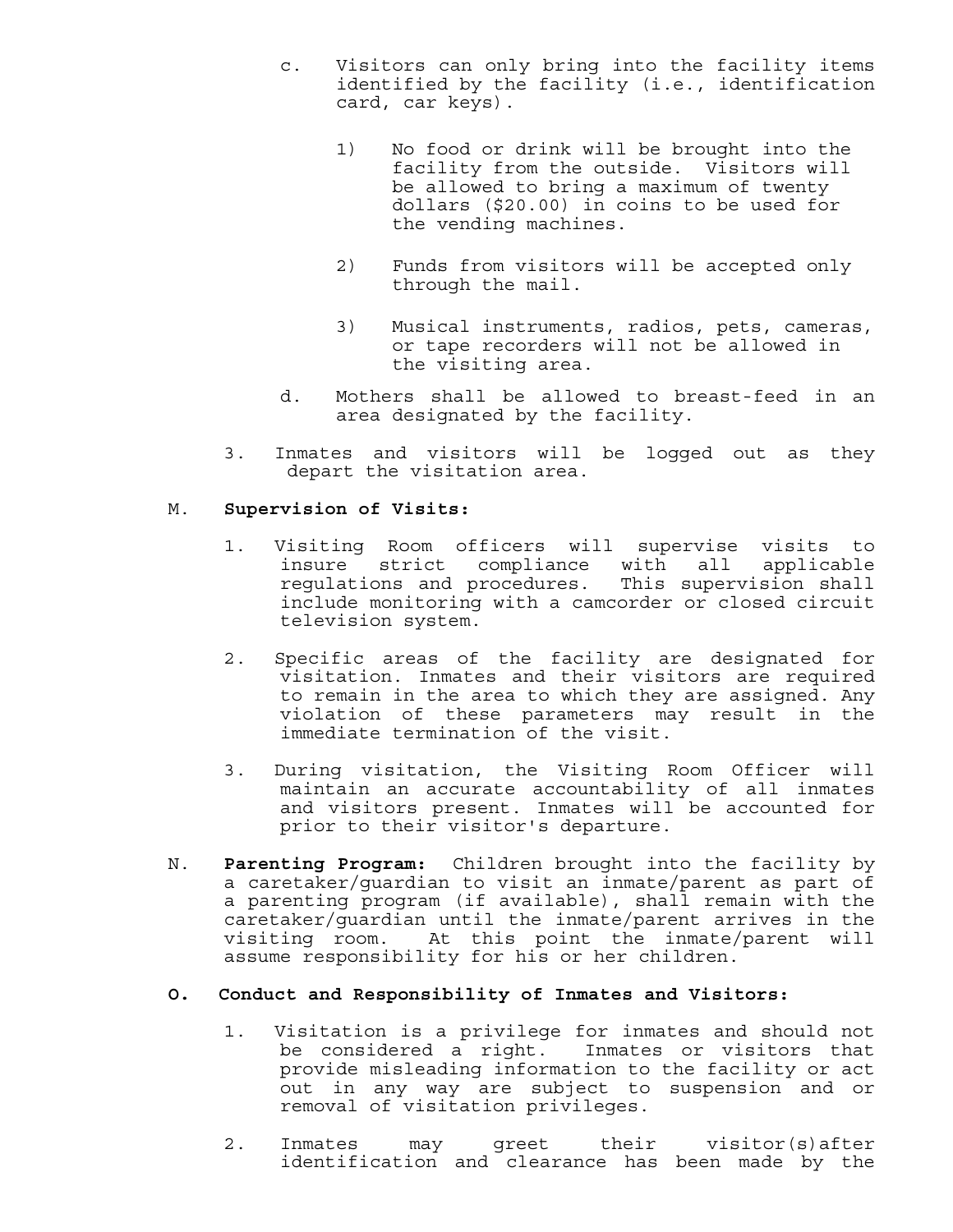Visiting Room officer. Inmates and their visitor(s) will take a seat and will remain sitting except to go to the rest room, visitors to get something from the vending machines or to speak to the officers. No visiting from table to table or corner to corner will be permitted. Once the visit begins, visitors and/or inmates may not leave the visiting area unless they desire to terminate the visit.

- 3. Personal contact such as hand shaking, embracing or kissing is permitted only at the beginning and conclusion of the visit. Excessive, frequent or prolonged embracing, kissing or other inappropriate behavior is strictly prohibited. If these behaviors are exhibited by an inmate and/or visitor and if after being warned, the inmate and visitor(s) refuse to comply with the rule, the visit will automatically be terminated and the inmate will receive a disciplinary charge commensurate with the offense. Incidents that result in such actions will be documented in the Department's offender data system. The information pertaining to the inmate's action will be written in a case note while the actions of the "visitor" will be entered in the "Comments" field in the "Contact" sections. Repeated offenses may result in the visitor's name being removed from the inmate's approved visitor list.
- 4. All visitors will sit in an upright position with their shoes on. There will be no lying down across two or more chairs; no leaning or lying across inmates or visitors; no sitting between one another's legs; nor placing one's feet in the lap of another individual. Also, any other behavior that can be considered to be intimate physical contact shall be prohibited.
	- 5. No jackets, coats, etc. will be permitted to be draped across the laps of inmates and/or visitors. Such items must be worn in a normal manner or folded neatly and put away during the visit.
- 6. Visitors will be responsible for keeping children under their control and within the bounds of the visitation area. Visitors under the age of sixteen (16) will not be permitted to visit with any other inmate except the inmate being visited by the parent or guardian. All minors will be kept under the immediate control and jurisdiction of the adult who brought them to the facility.
- 7. Conspicuous inebriation or drinking of alcoholic beverages prior to visiting will not be permitted nor will the introduction of alcoholic beverages be allowed within the facility's guard lines. Detection of any use of alcoholic beverages will result in disapproval of the visit and/or termination of any visit in progress. Notation of such behavior by a visitor(s) will be noted in the "Comments" field in the "Contacts" section of the Department's offender data management system.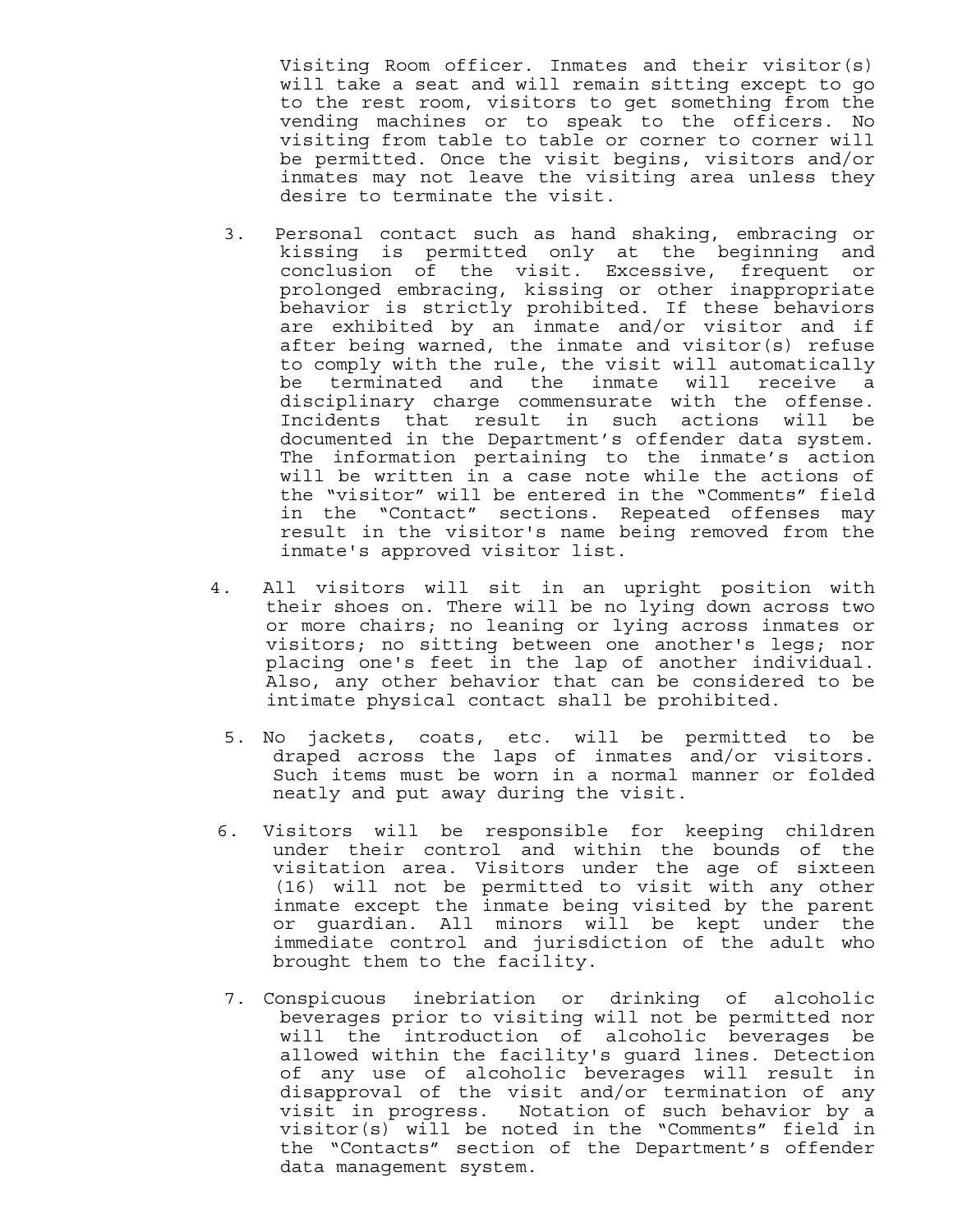- 8. The use of narcotics or possession of same is strictly prohibited. The detection of narcotics will be grounds to disapprove and/or terminate any ongoing visit without warning.
- 9. The introduction, or attempted introduction, of any form of contraband into the visiting area or within the Facility's Guard Line will result in appropriate action being taken by both the Visiting Room and administrative staff.
- 10. Any violation of these regulations may result in immediate termination of the visit. Inmates are responsible for advising visitors of all current visitation policies. Notation of such behavior by a visitor(s) will be noted in the "Comments" field in the "Contacts" section of the Department's offender data management system.

#### P. **Clothing:**

- 1. Inmates are required to wear full uniform issue and to be neat and clean in appearance in accordance with facility's guidelines. T-shirts may be worn under the dress shirt, but t-shirts may not be worn in the visiting area without the dress shirt. Inmates will keep on all items of clothing including shirts and shoes during the visitation period.
- 2. Visitors are also required to wear appropriate attire. Shoes are required of all visitors, including children, at all times. Male visitors will be required to wear shirts and full-length trousers. If a visitor is wearing clothing not considered appropriate by the Visiting Room staff, they shall immediately notify the shift supervisor/assistant shift supervisor. The shift supervisor/assistant shift supervisor shall have the authority to do the following:
	- a. Require the prospective visitor to change into appropriate attire,
	- b. ask the visitor to wear a cover-up such as a sweater, jacket, or other type of concealing garment during the visit,
	- c. terminate the visit entirely, especially if the visitor refuses to cooperate with staff in this matter. (In the event the visit is terminated the shift supervisor/assistant shift supervisor shall notify the institutional Duty Officer).
- 3. Inappropriate clothing shall include, but not be limited to:
	- a. Dresses or tops with thin straps which expose shoulders or chest area in any manner;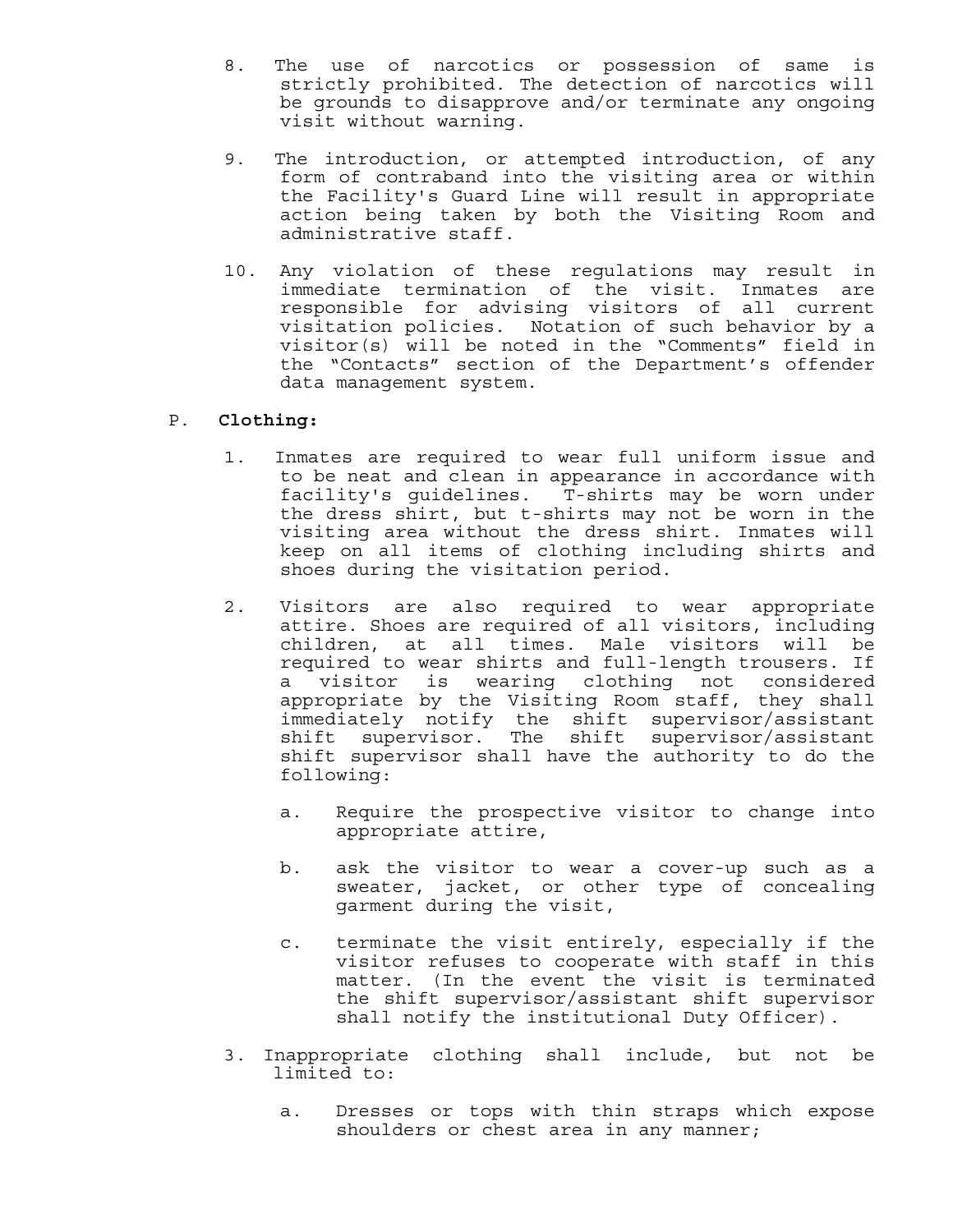- b. tube tops or halters of any type;
- c. any type of clothing which reveals the stomach or midriff area;
- d. any type of clothing that is made of sheer or transparent material;
- e. shorts of any kind or any kind of slacks that are above the knee (twelve 12) years old and under may wear shorts);
- f. dresses, skirts or other similar garments that are more than two (2) inches above the knees;
- g. Females are required to wear foundation type garments such as bras, panties, and slip;
- h. Male visitors are not permitted to wear tank tops or short tops of any kind, nor see-through tops made of net or mesh webbing. Shorts are not permitted (twelve 12) years old and under may wear shorts).
- i. Any other type of clothing that is suggestive or revealing in any way shall be prohibited.
- 4. Inmates may not allow any visitor to wear any of the inmate's clothing at any time. Inmates may not wear any of the visitor(s) clothing while in the visiting room or any of the visitor(s) jewelry or have in his possession anything owned by the visitor(s). This procedure will be strictly adhered to and will be enforced by the Visiting Room staff.

#### Q. **Vehicles:**

- 1. All visitors' vehicles will be parked in the facility's designated visitor parking lot. All windows must be closed and doors locked. Visitors will not park in any of the restricted areas, which have been marked.
- 2. No persons or pets will be left in vehicles parked in the parking lot on State property for any reason.
- R. **Disturbances:** Visitors may be barred from the facility during facility's disturbances or emergency situations.
	- 1. **Denial of Visit:** The Visiting Room Officer possesses first authority to deny visits. When in doubt, the Visiting Room Officer should request guidance from the shift supervisor or Duty Officer. Denial of visit may be the result of a visitor not being on the<br>approved visiting list, inappropriate dress, visiting list, inappropriate dress, detection of use of alcohol or narcotics, or other situations that the Warden or his/her designee may feel will endanger the security of the facility. Any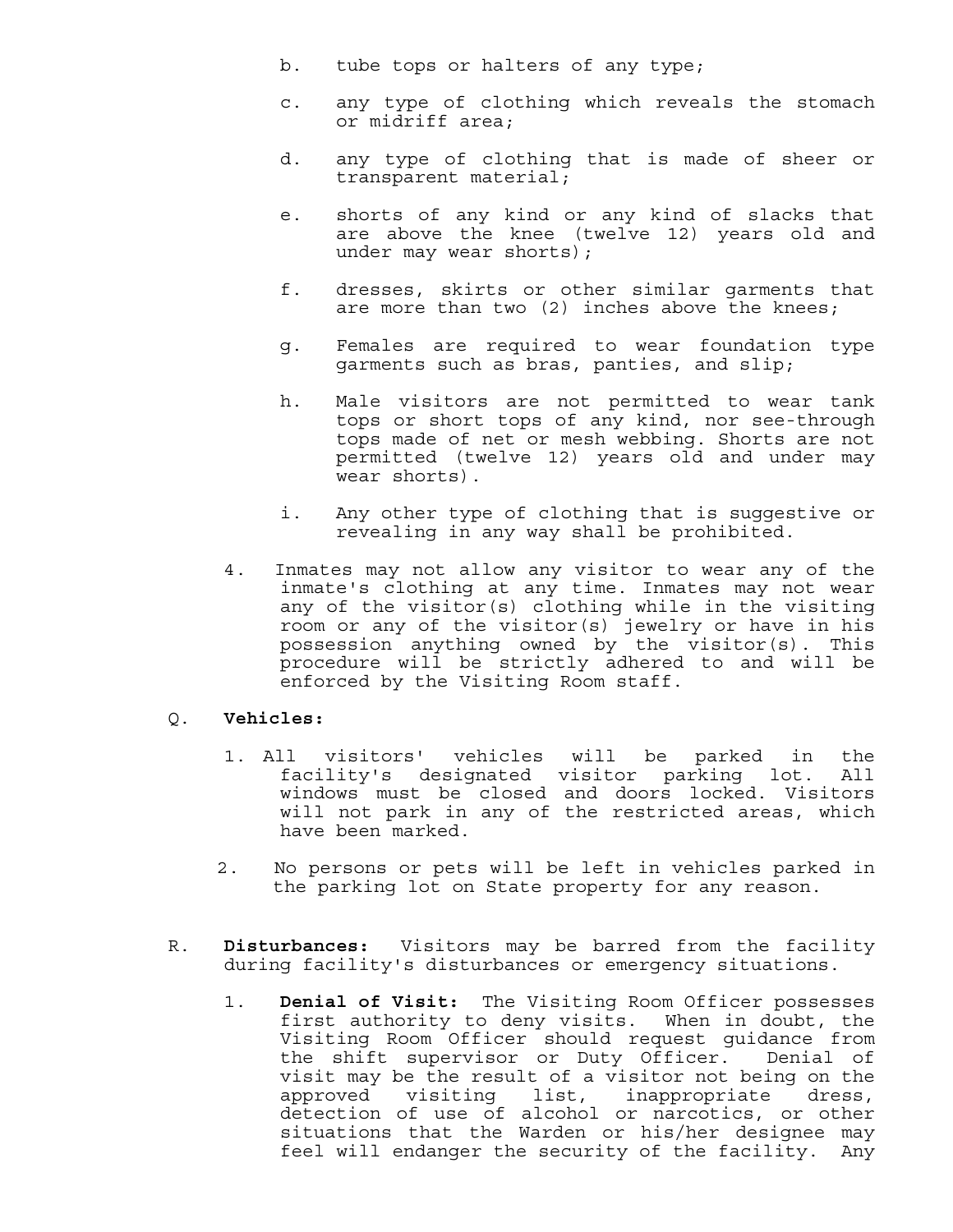visit that is denied must be documented on the Inmate Visitor Register (Attachment 2). Use at least two lines on the log: one for the inmate and one for each visitor denied. State the name of the inmate to be visited, the visitor's name, action taken and the reason for denial of visit. Also, document questionable visits allowed by the shift supervisor. Forward a copy of the log to the Deputy Warden/Security whenever visits have been denied. In addition, notation of such behavior by a visitor (s) will be noted in the "Comments" field in the "Contacts" section of the Department's offender data management system.

- S. **Rights Of The Department of Corrections:** Under the rules of the Board of Corrections, visitation is a privilege and not a right. Georgia Department of Corrections has the right to refuse visitation to anyone who is suspected of, is caught on the premises with contraband, attempts to or introduces contraband onto/into the premises of Georgia Department of Corrections facilities, or who has been repeatedly warned about a particular action. Moreover, GDC may suspend or revoke an inmate's visitation privileges as a disciplinary sanction for violations of visitation rules. GDC also may temporarily suspend visitation privileges to meet special security needs of the facility.
- T. **Display:** This SOP will be posted prominently and permanently in the Visitation Area.

#### **VII. RETENTION SCHEDULE:**

- A. Attachments 1,3 and 5 of this SOP, upon completion will be placed in the inmate case history file and will be kept according to the official retention schedule for case history files.
- B. Attachment 2 of this SOP will be kept locally for one year and then destroyed.
- C. Attachment 4 of this SOP will be kept locally for one year and then destroyed.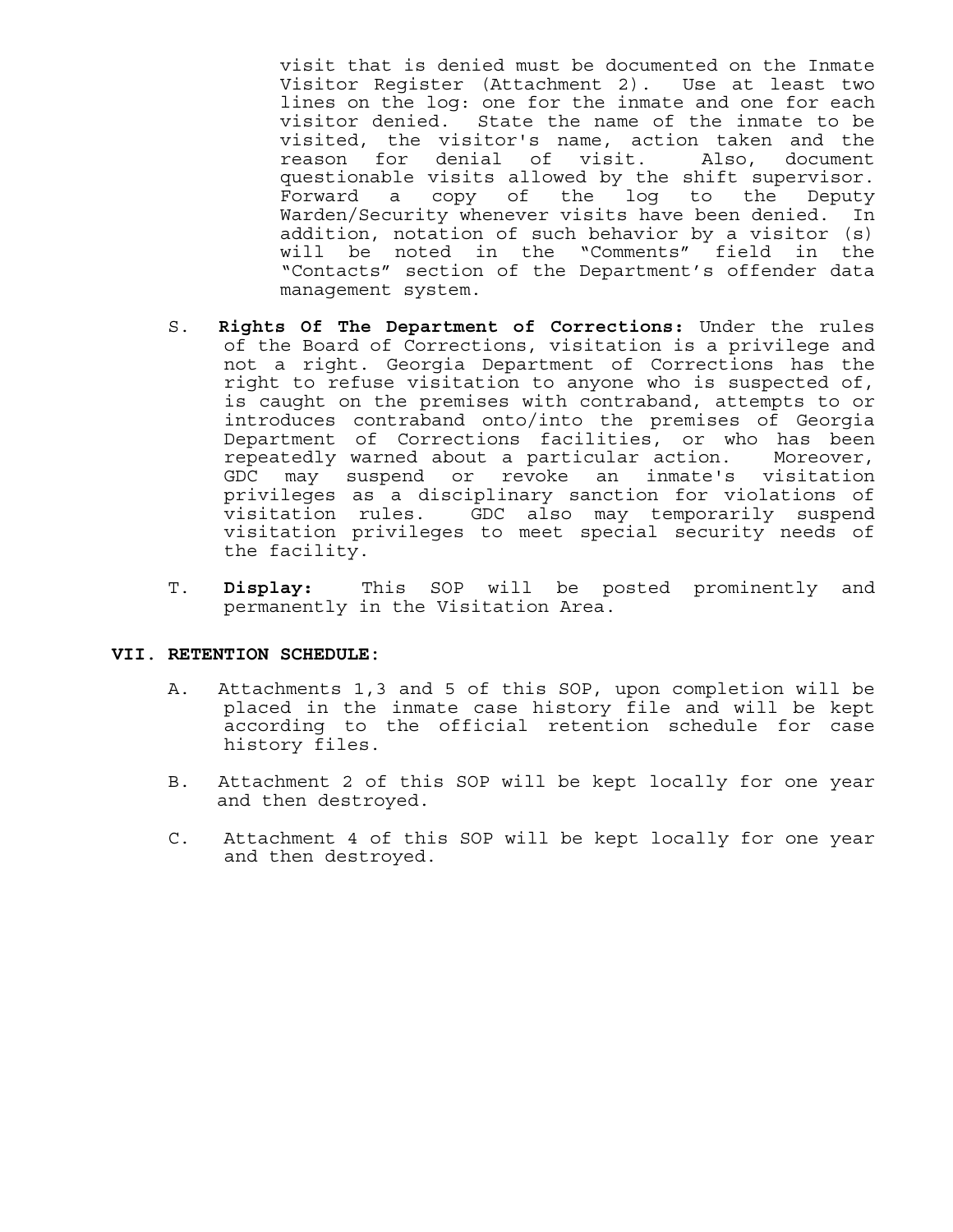#### VOLUNTARY CONSENT TO BE SEARCHED

Facility

Date **Date** 

| I,       |                                                                                                                                                                                                                                      |
|----------|--------------------------------------------------------------------------------------------------------------------------------------------------------------------------------------------------------------------------------------|
|          | (name of individual to be searched)                                                                                                                                                                                                  |
|          |                                                                                                                                                                                                                                      |
|          | (street address)                                                                                                                                                                                                                     |
|          |                                                                                                                                                                                                                                      |
|          | (city and state)                                                                                                                                                                                                                     |
|          |                                                                                                                                                                                                                                      |
|          |                                                                                                                                                                                                                                      |
|          | prior to being permitted to visit the above named inmate.                                                                                                                                                                            |
|          | I understand that whether or not I voluntarily submit to a search of my person or vehicle that I am subject to arrest.                                                                                                               |
|          |                                                                                                                                                                                                                                      |
|          | Witness: <u>Communications in the second contract of the second contract of the second contract of the second contract of the second contract of the second contract of the second contract of the second contract of the second</u> |
| Witness: |                                                                                                                                                                                                                                      |

RETENTION SCHEDULE:

This completed form will be placed in the inmate case history file.

 $\mathcal{L}_\text{max}$  and  $\mathcal{L}_\text{max}$  and  $\mathcal{L}_\text{max}$  and  $\mathcal{L}_\text{max}$  and  $\mathcal{L}_\text{max}$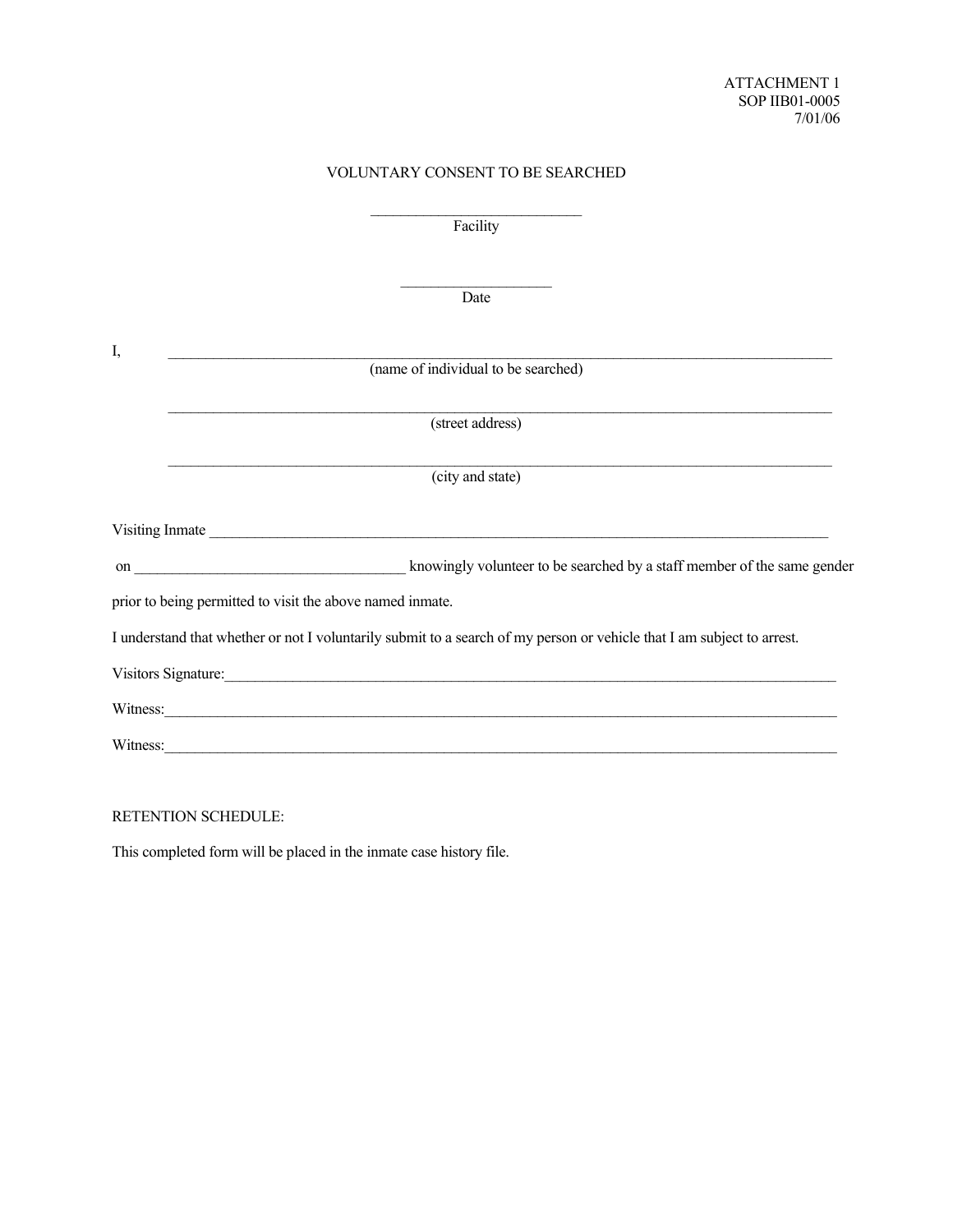Attachment 3 SOP IIB01-0005 Page 1 of 2 7/01/06

| VIII. | GEORGIA DEPARTMENT OF CORRECTIONS                                                                                     |
|-------|-----------------------------------------------------------------------------------------------------------------------|
| IX.   | Application for Visitation Privilege<br>"Significant Relationship Visitor"                                            |
|       | Facility:                                                                                                             |
|       |                                                                                                                       |
|       |                                                                                                                       |
|       | REGARDING: Inmate: ID#                                                                                                |
|       | The inmate named above has requested that you be approved for visitation privileges with him/her at this Institution. |
|       | Prior to making such approval, we must first confirm the following information obtained from you.                     |
|       |                                                                                                                       |
|       |                                                                                                                       |
|       |                                                                                                                       |
|       | Occupation: Mome Telephone: Mome Telephone: Mome Telephone:                                                           |
|       |                                                                                                                       |
|       | How long have you known him/her?_______________Was it before his/her imprisonment?____________________________        |
|       | Where did the relationship develop?<br><u> </u>                                                                       |
|       |                                                                                                                       |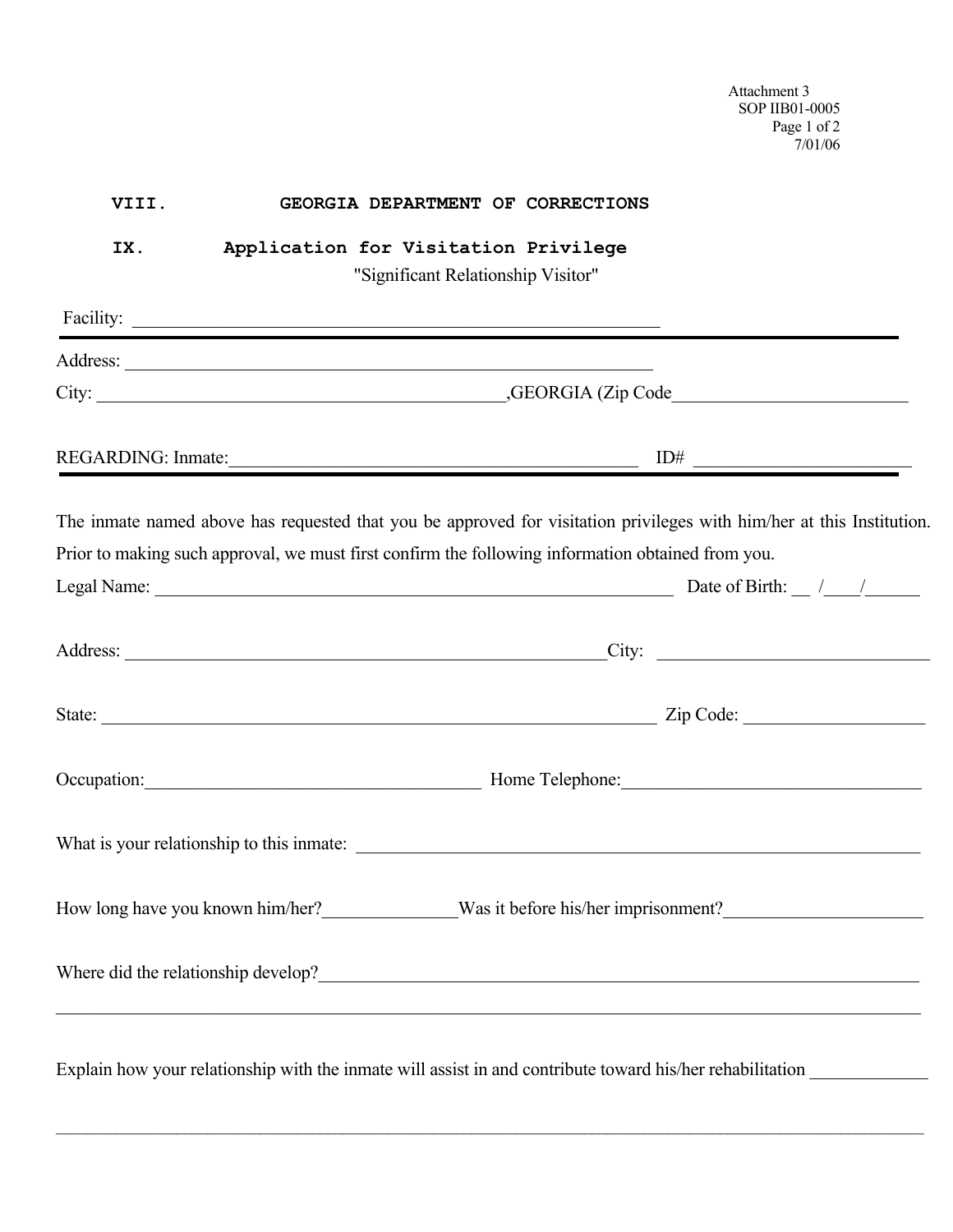| Have you ever been convicted of a crime? | If so, give the nature of conviction(s), date, county and state, |
|------------------------------------------|------------------------------------------------------------------|
| sentence received:                       |                                                                  |

| Are you now on probation or parole? | If so, give the probation or parole officer's name, location, and telephone |
|-------------------------------------|-----------------------------------------------------------------------------|
| number:                             |                                                                             |
|                                     |                                                                             |

|      |     |               | Are you related to any inmate at this institution other than the one named on page 1 of this form? | If so, give the |  |
|------|-----|---------------|----------------------------------------------------------------------------------------------------|-----------------|--|
| name | the | $immate(s)$ , | relationship                                                                                       | vou             |  |
|      |     |               |                                                                                                    |                 |  |

| Do you correspond or visit with other inmates? |    |      |     |     | If so, give the name of the inmate(s), their state ID number, |      |     |        |     |
|------------------------------------------------|----|------|-----|-----|---------------------------------------------------------------|------|-----|--------|-----|
| relationship                                   | to | VOU, | and | the | institution                                                   | they | are | housed | in: |
|                                                |    |      |     |     |                                                               |      |     |        |     |

If checked below, documentation verifying your relationship and/or the status of your relationship is required:

 Birth Certificate Divorce Decree Notarized letter from you verifying your common law relationship. Other:

### CRIMINAL/DRIVER HISTORY CONSENT

I, hereby authorize the Georgia Department of Corrections to receive any criminal history record information at any time pertaining to me which may be in the files of any criminal justice agency on the *National Crime Information Center/Georgia Crime Information Center* (NCIC/GCIC) network.

 $\_$ **Social Security Number Driver's License Number**  \_\_\_\_\_\_\_\_\_\_\_\_\_\_\_\_\_\_\_\_\_\_\_\_\_\_\_\_\_\_\_\_\_\_\_ \_\_\_\_\_\_\_\_\_\_\_\_\_\_\_\_\_\_\_\_\_\_\_\_\_\_\_\_\_\_\_\_\_\_\_\_\_\_\_\_\_\_\_\_\_\_\_\_\_\_ Signature Date  $\_$  , and the contribution of the contribution of  $\mathcal{L}_\mathcal{A}$  , and the contribution of  $\mathcal{L}_\mathcal{A}$ Signature of parent/guardian if under Date 18 years of age

RETENTION SCHEDULE:

j

This completed form will placed in the case history file.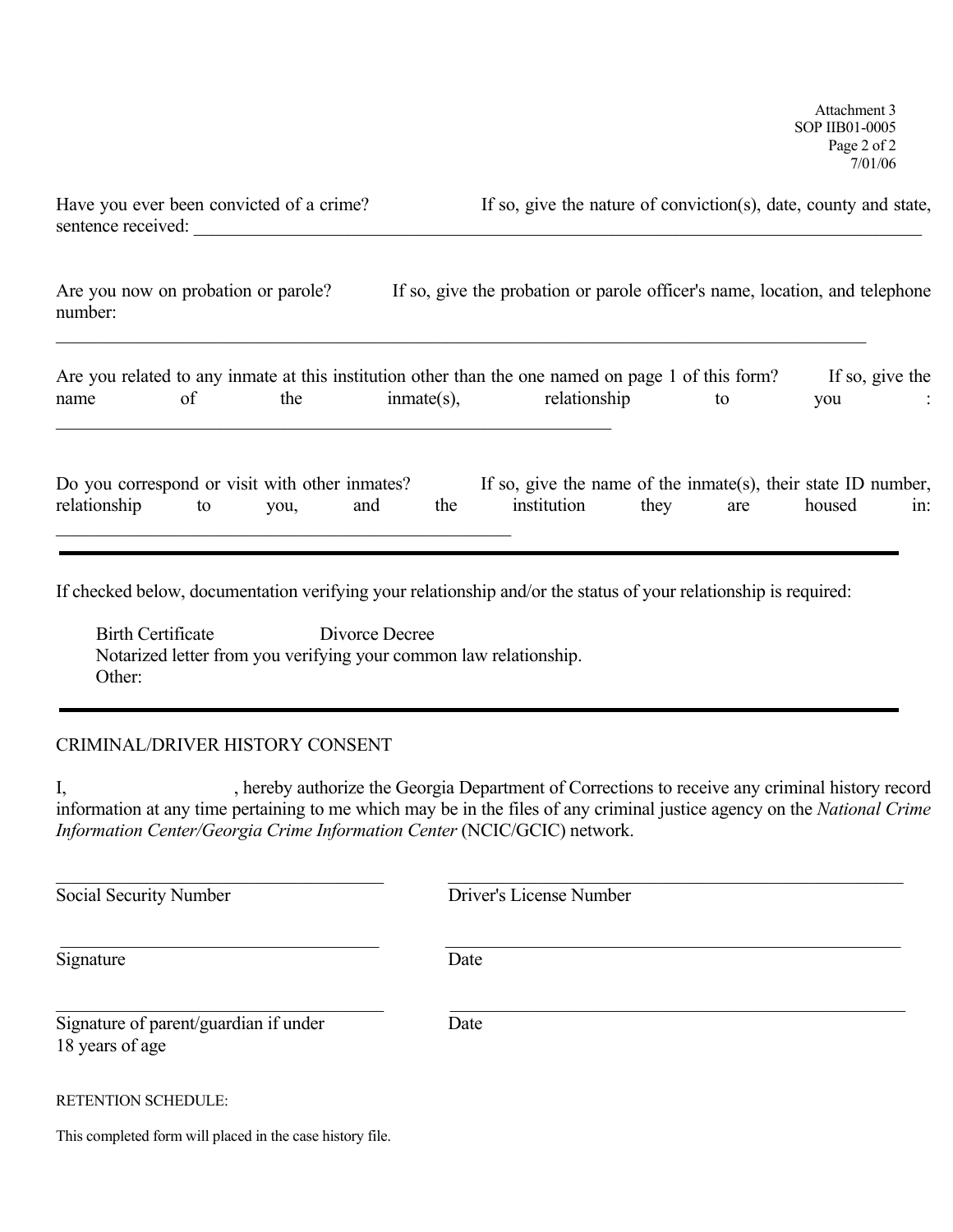Attachment 5 SOP IIB01-0005 7/01/06

### **GCIC/NCIC CONSENT FORM FOR VISITORS OF GDC FACILITIES**

I hereby authorize the Georgia Department of Corrections to receive any criminal/driver's license history information, at any time, pertaining to me which may be in the files of any state or local criminal justice agency.

| Full name printed |      |     |                        |
|-------------------|------|-----|------------------------|
| Address           |      |     |                        |
|                   |      |     |                        |
|                   |      |     |                        |
| <b>Sex</b>        | Race | DOB | Social Security Number |
| Date              |      |     | Signature              |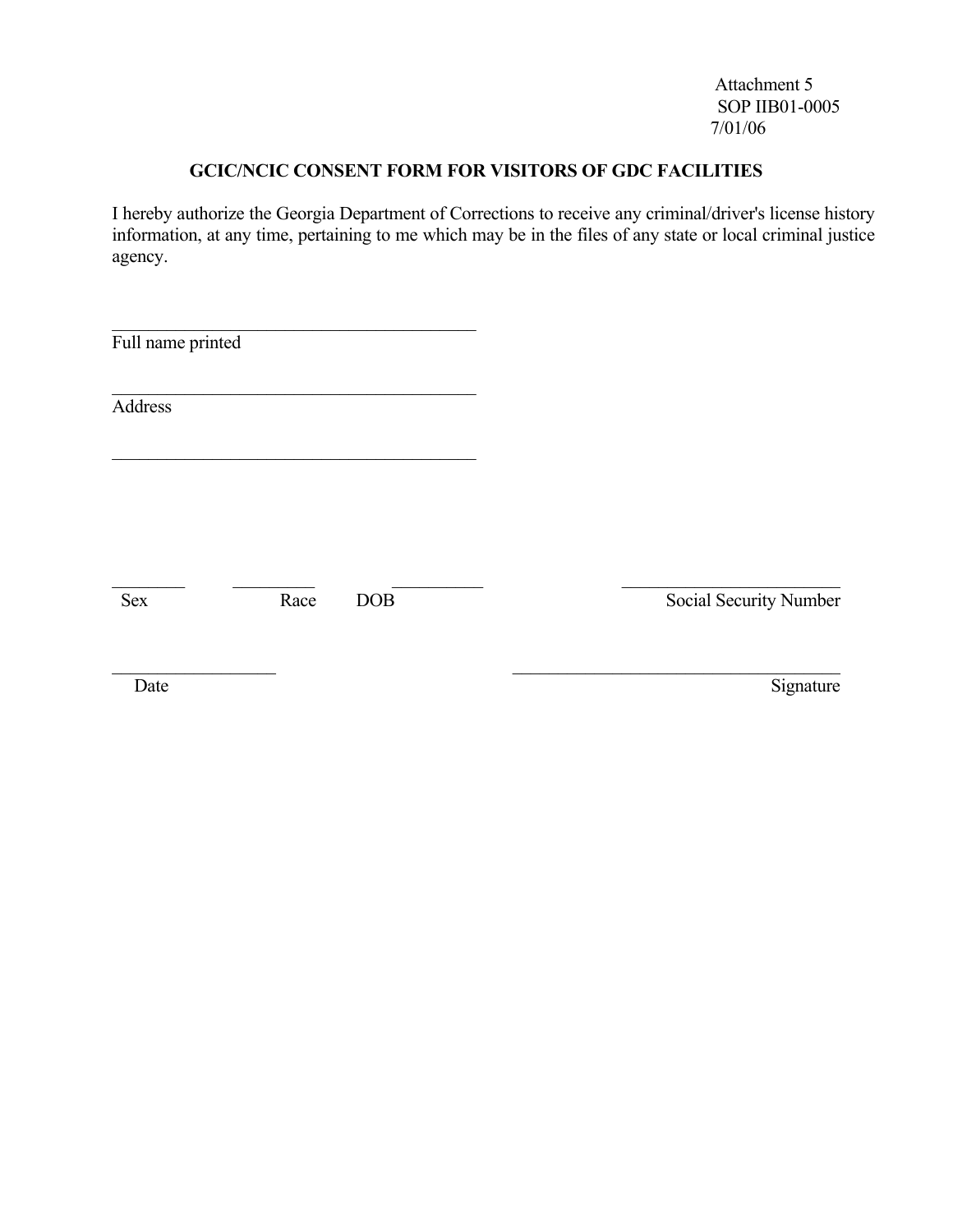### **INMATE VISITORS' REGISTER ATTACHMENT 2**

#### **SOP IIB01-0005 (EVERYONE must be signed in.) 7/01/06**

It shall be unlawful for any person to obtain or procure for or give an inmate a gun, pistol, or any other weapon, or intoxicating liquor or amphetamines, or biphetamines, or any other hallucinogenic drugs, or other drugs, regardless of the amount, or any other article or item, without the knowledge and consent of the Warden or his Deputy Warden in charge. Any person who knowingly violates the provisions of this Section shall be guilty of a felony and upon conviction thereof, shall be imprisoned for not less than one, not more than five years.

| DATE | NAME (Please Print) | <b>EMPLOYER</b> | INMATE CONTACTING | $\rm CAR$ TAG# | TIME IN | TIME<br>$_{\mbox{\small{OUT}}}$ | OFFICERS SIGNATURE | <b>REMARKS</b> |
|------|---------------------|-----------------|-------------------|----------------|---------|---------------------------------|--------------------|----------------|
|      |                     |                 |                   |                |         |                                 |                    |                |
|      |                     |                 |                   |                |         |                                 |                    |                |
|      |                     |                 |                   |                |         |                                 |                    |                |
|      |                     |                 |                   |                |         |                                 |                    |                |
|      |                     |                 |                   |                |         |                                 |                    |                |
|      |                     |                 |                   |                |         |                                 |                    |                |
|      |                     |                 |                   |                |         |                                 |                    |                |
|      |                     |                 |                   |                |         |                                 |                    |                |
|      |                     |                 |                   |                |         |                                 |                    |                |
|      |                     |                 |                   |                |         |                                 |                    |                |
|      |                     |                 |                   |                |         |                                 |                    |                |
|      |                     |                 |                   |                |         |                                 |                    |                |
|      |                     |                 |                   |                |         |                                 |                    |                |
|      |                     |                 |                   |                |         |                                 |                    |                |

## **VISITOR AGREES NOT TO HOLD THE GEORGIA DEPARTMENT OF CORRECTIONS OR ITS EMPLOYEES RESPONSIBLE OR LIABLE FOR ANY ACCIDENT OR INJURY.**

 **RETENTION SCHEDULE:** This completed form will be kept locally for one year and then destroyed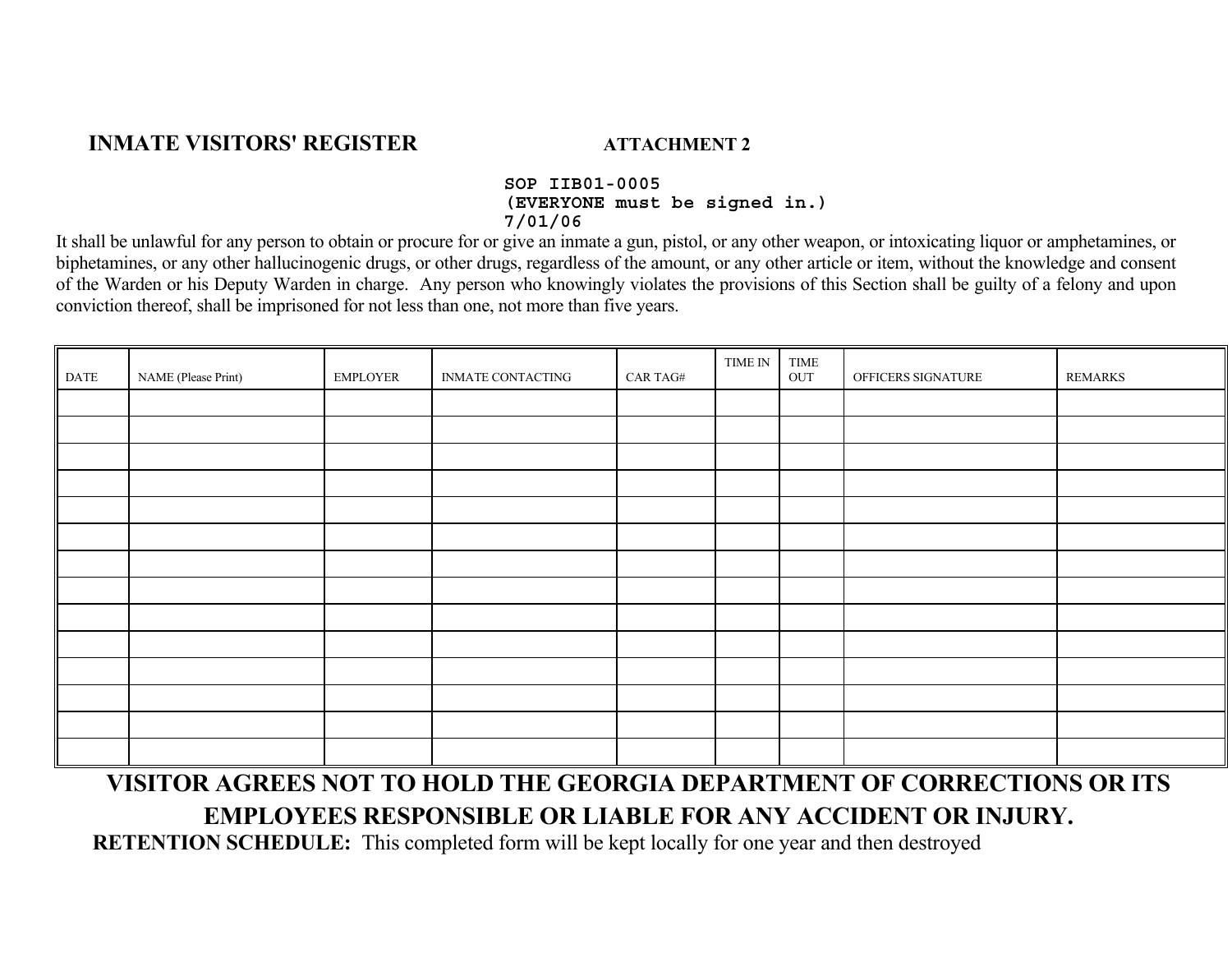#### **GEORGIA DEPARTMENT OF CORRECTIONS** Attachment 4

# **INMATE VISITING ROOM LOG** Date:

Т

Т

┯

SOPIIB01-0005<br>7/01/06

Т

╗

**Facility:** Т

| <b>Inmate Name and Number</b> | Time In | <b>Time Out</b> |              |         | <b>ID</b> Card | # Vis |                 | <b>Officer's</b><br>Signature |
|-------------------------------|---------|-----------------|--------------|---------|----------------|-------|-----------------|-------------------------------|
|                               |         |                 | <b>Dress</b> | Jewelry |                |       | <b>Comments</b> |                               |
|                               |         |                 |              |         |                |       |                 |                               |
|                               |         |                 |              |         |                |       |                 |                               |
|                               |         |                 |              |         |                |       |                 |                               |
|                               |         |                 |              |         |                |       |                 |                               |
|                               |         |                 |              |         |                |       |                 |                               |
|                               |         |                 |              |         |                |       |                 |                               |
|                               |         |                 |              |         |                |       |                 |                               |
|                               |         |                 |              |         |                |       |                 |                               |
|                               |         |                 |              |         |                |       |                 |                               |
|                               |         |                 |              |         |                |       |                 |                               |
|                               |         |                 |              |         |                |       |                 |                               |
|                               |         |                 |              |         |                |       |                 |                               |
|                               |         |                 |              |         |                |       |                 |                               |
|                               |         |                 |              |         |                |       |                 |                               |
|                               |         |                 |              |         |                |       |                 |                               |
|                               |         |                 |              |         |                |       |                 |                               |
|                               |         |                 |              |         |                |       |                 |                               |
|                               |         |                 |              |         |                |       |                 |                               |